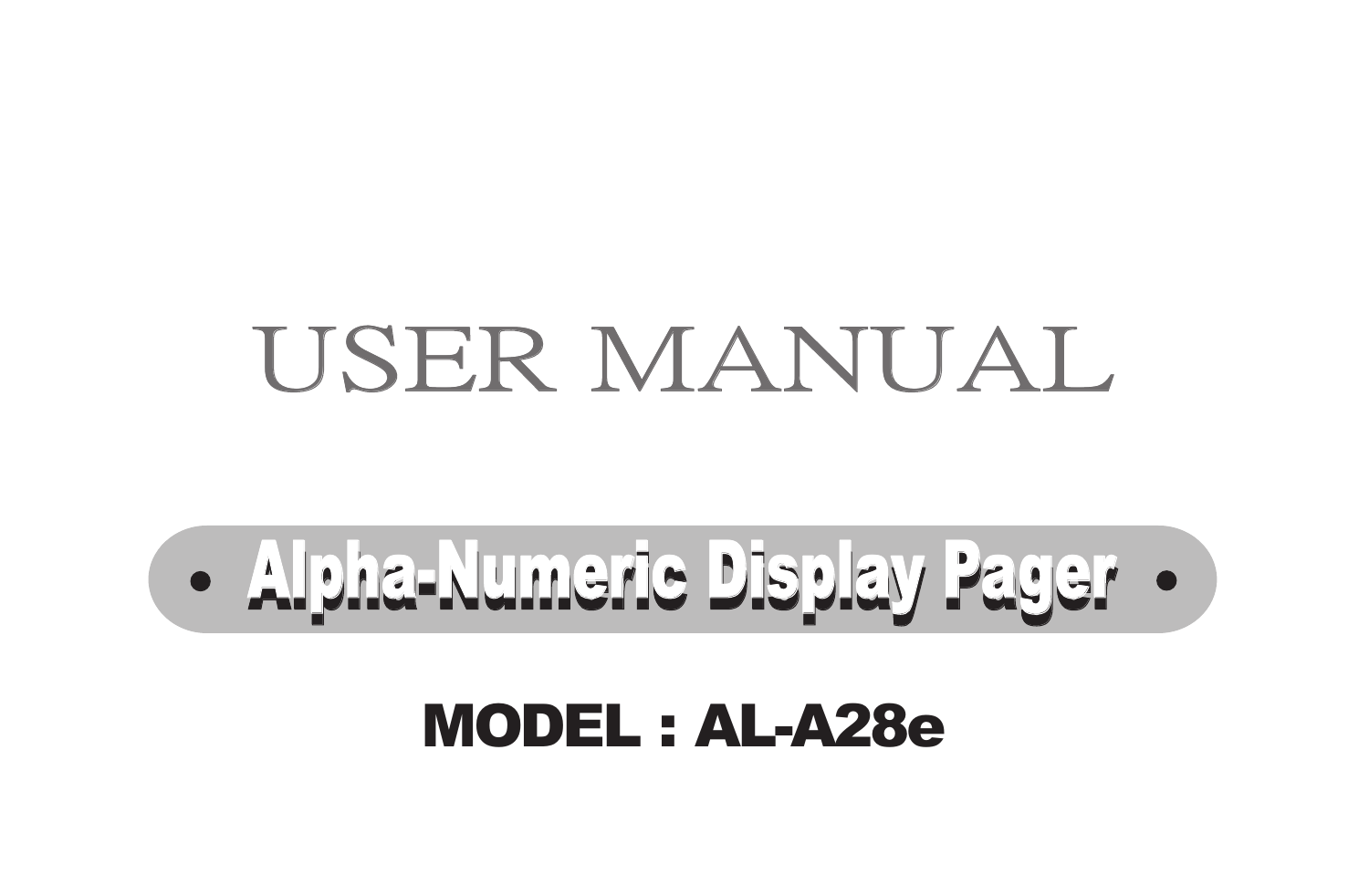|                               | 1              |
|-------------------------------|----------------|
|                               | $2 - 3$        |
|                               | 4              |
|                               | 5              |
|                               | $6 - 21$       |
|                               | 6              |
|                               | $\overline{7}$ |
|                               | 8              |
|                               | 9              |
|                               | 10             |
|                               | 11             |
|                               | 12             |
|                               | 14             |
|                               | 15             |
|                               | 16             |
|                               | 17             |
|                               | 18             |
| Setting Zoom In Or Zoom Out   | 20             |
|                               | 21             |
|                               | 22             |
| Reading Personal Message      | 23             |
|                               | 24             |
|                               | 25             |
| Error Message / Battery Gauge | 26             |
|                               | 27             |
|                               | 28             |
| Desk Charger (Option)         | 29             |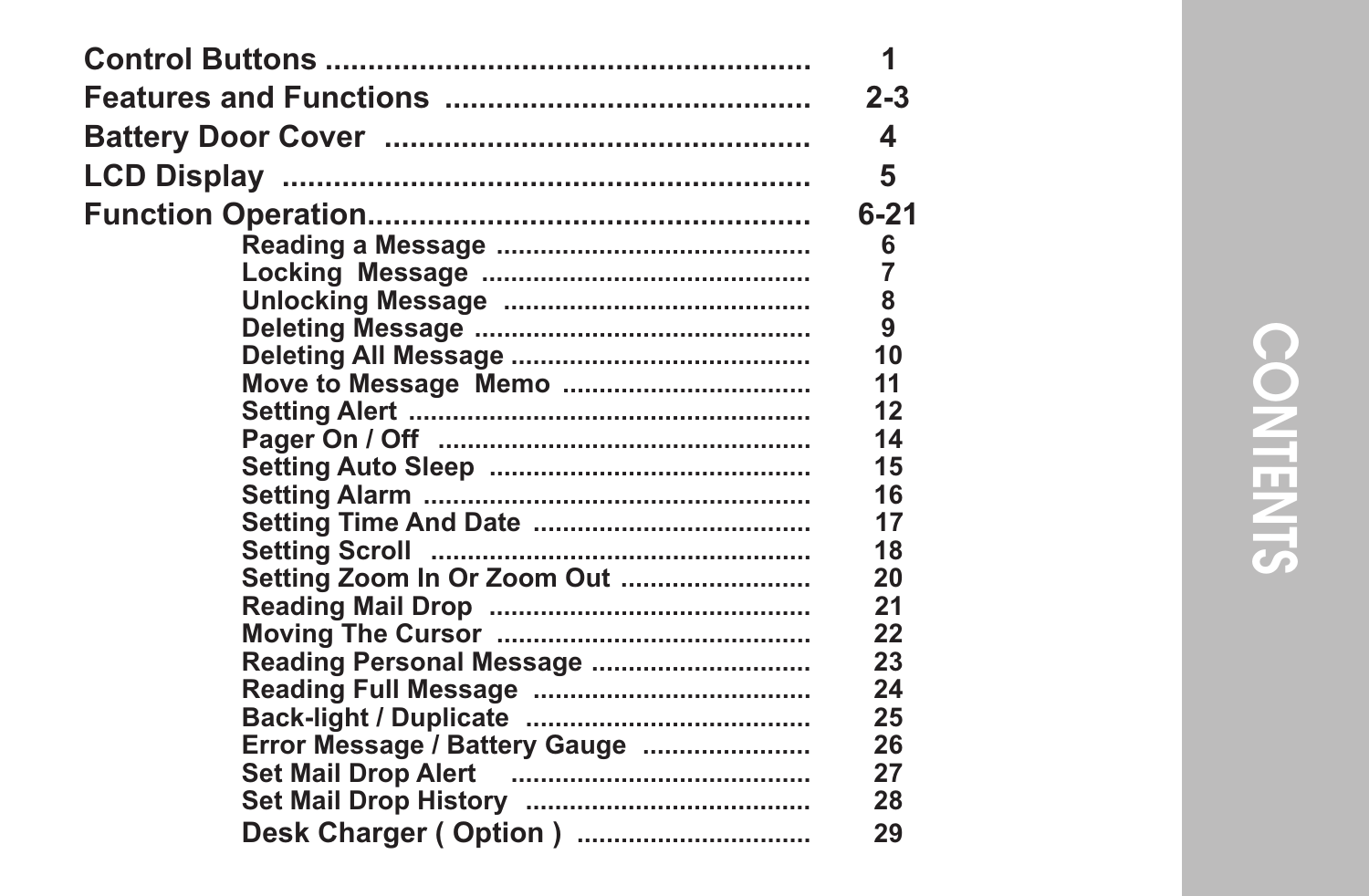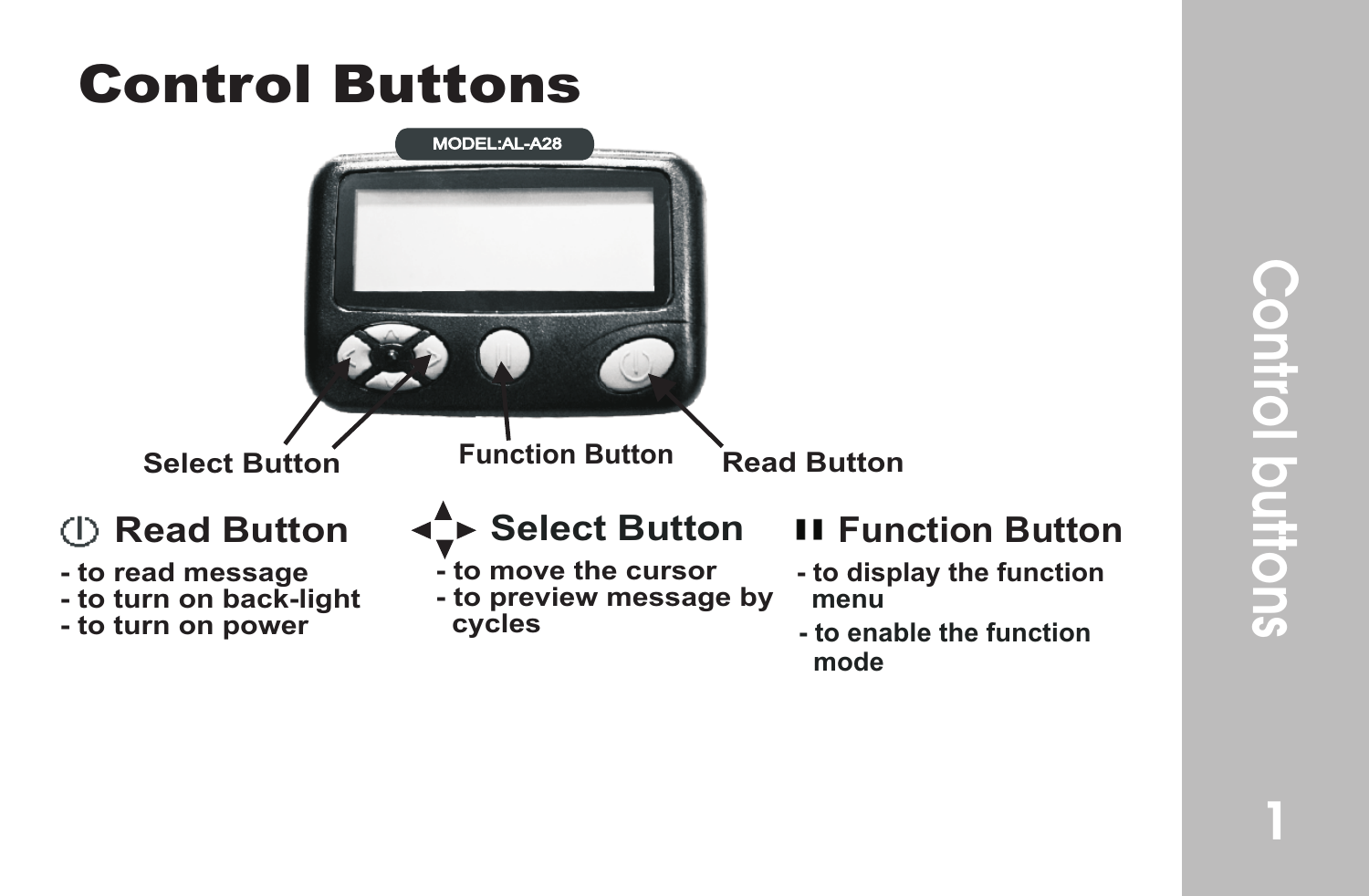#### Features and Functions

- **Water-Proof , Dust-Proof**
- **Desk charger with extertion Buzzer (option)**
- **4-Line , 84 English Alpha Character Memory**
- **Easy-To-Read Back-Lit Display**
- **Up To Memory Capacity 259,056 Characters.**
- **16 Memory Slots + Message Full 10 sets**
- **Personal Message Memory : 20 sets** , **Mail Drop Available**
- **Show Time Of Day And Date**
- **User Selectable 12 / 24 Hour Clock**
- **Message Date And Time Stamping**
- **Incomplete Massage-In Indication**
- **Duplicate Message Indicator**
- **Locks Important Message (Up To 10 Sets)**
- **All Or Individual Message Delete**
- **Unread Message Indicator , Reminder Alert**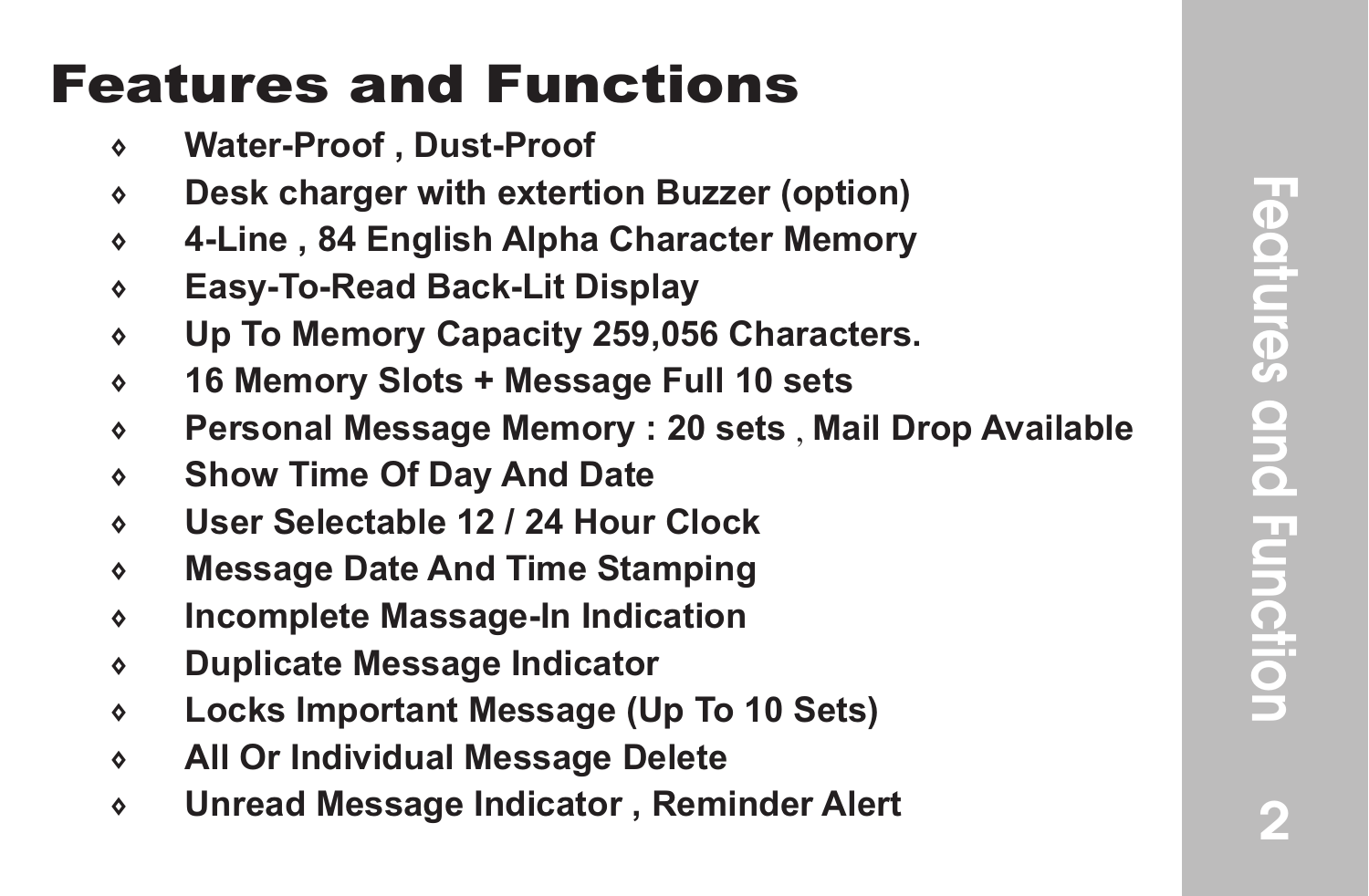- 7 **Low Battery Alert , Low Battery Indicator**
- 7 **Zoom The Display To Enlarge Message For Easy Read Ability**
- 7 **Message Full Indication , Message Full Auto Storage**
- 7 **Message Preview For A Quick Look At Each Message**
- 7 **Message Move to Memo ( User selectable )**
- 7 **Service Area Indication**
- 7 **5 Built-In Alarm Clocks**
- 7 **4 Beep Alerts / Silent Vibration / Silent then Beep / 8 Musical / Sleep Mode**
- 7 **Private Time For The Ability To Turn Off All Pager Alerts During Pre-Selected Times**
- 7 **Mail Drop Alerts**
- 7 **Save Message When Off And When Changing Battery**
- 7 **Selectable Auto Scroll Speed; Fast, Middle, Slow, or Off**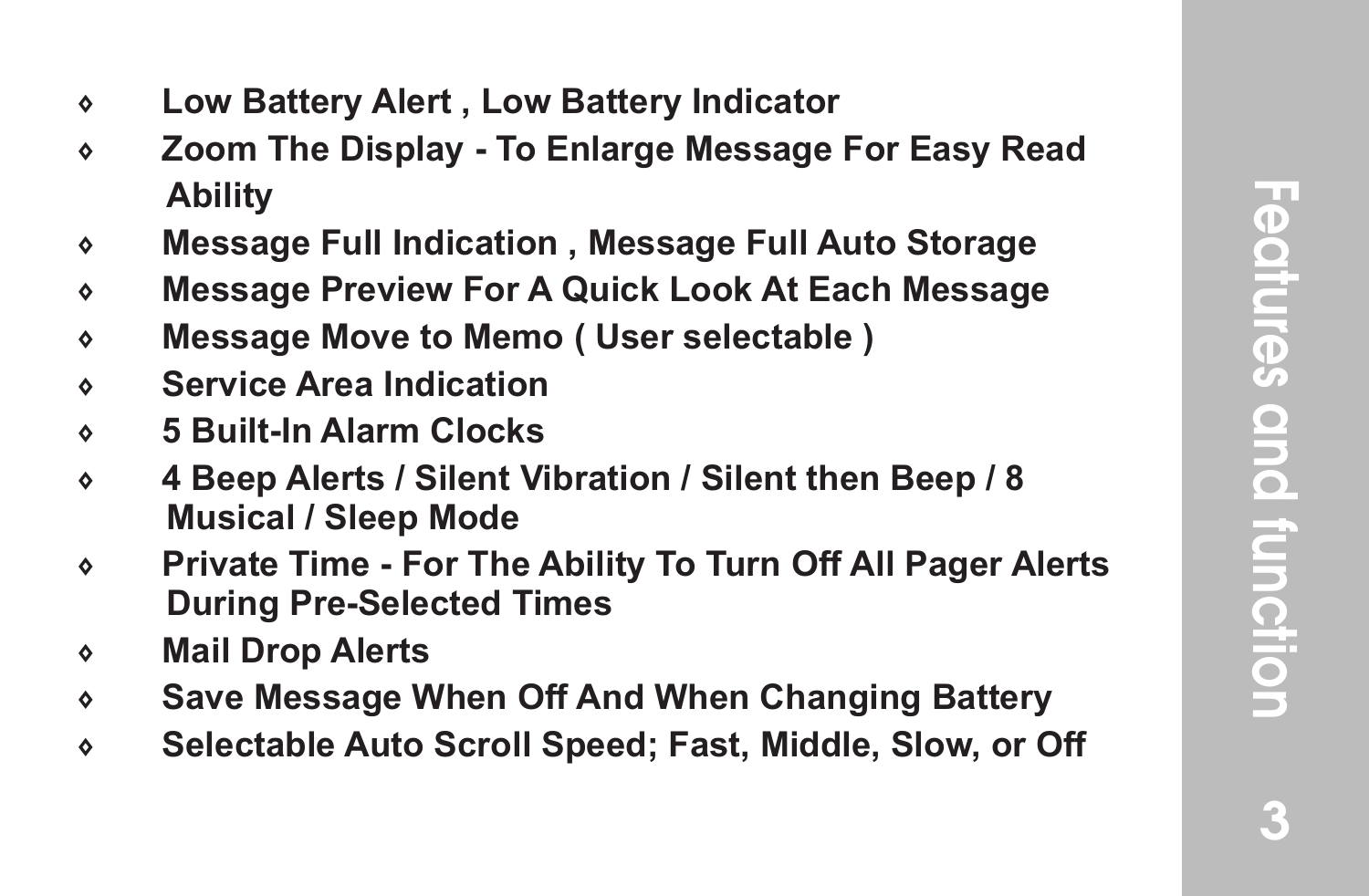#### Battery Door Cover





- 7 **The battery door cover is screwed to the rear cover tightly for water/dust-proof.**
- 7 **Please refer to the picture to open and remove the battery door cover to insert or take out the rechargeable battery.**
- 7 **Please be aware that a rechargeable battery is a must when the charger is used to recharge the battery.**
- 7 **Please don't use the alkaline battery with A28 charger to avoid dangerous accidents.**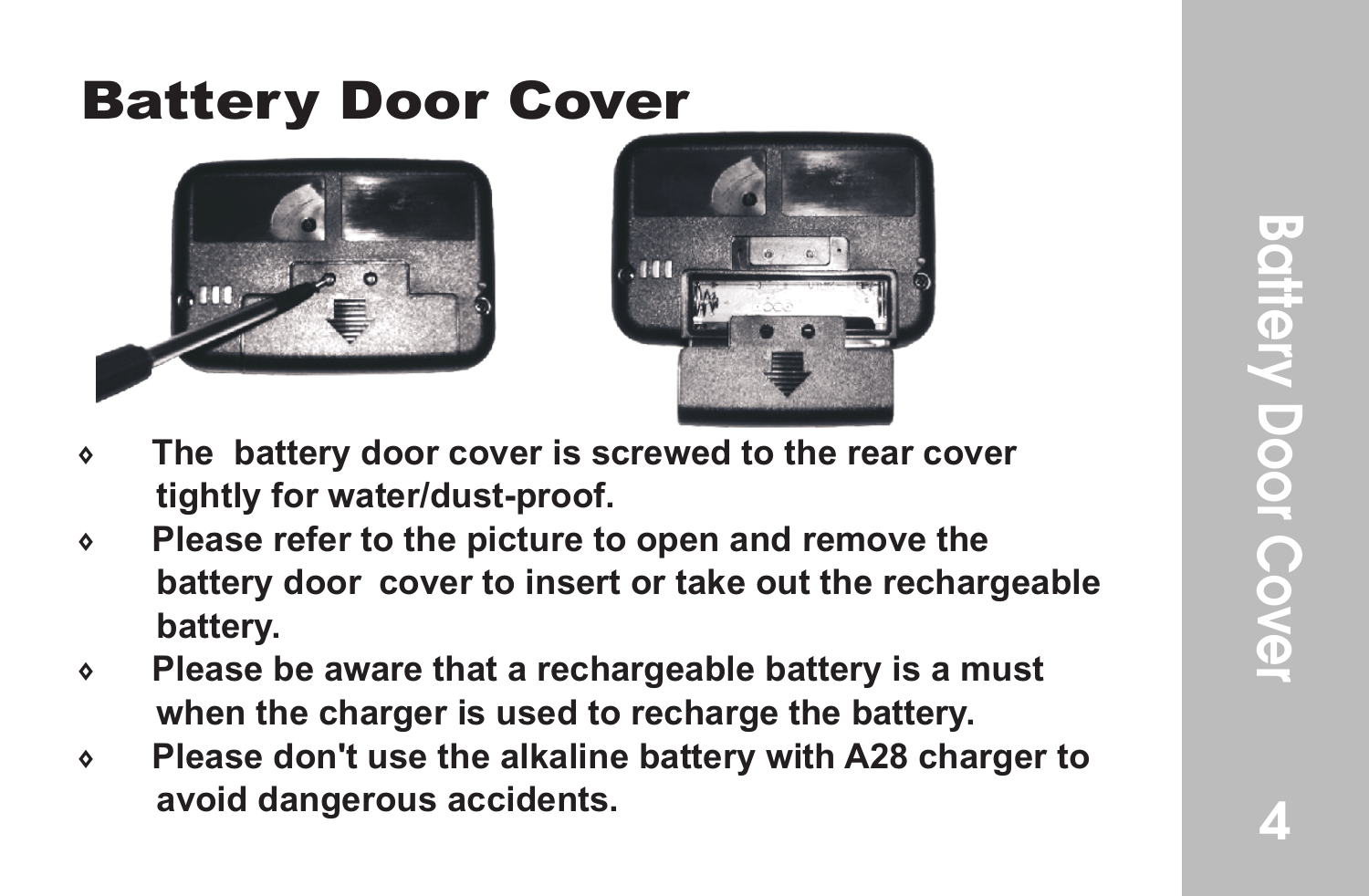#### LCD Display

| <sub>▚</sub> ѧŗ <sub>Ĩ</sub> ѧѧ <u>⋻</u> ѧѧѧѧѧѧѧѦ<br>൝൜൜ |  |
|----------------------------------------------------------|--|
| ₩₩⊞B₽₩₽®⊄Ф®⊙                                             |  |

- *<b>POWER ON INDICATOR*
- **MUSIC ALERT**
- **BEEP ALERT**
- **AUTO SLEEP INDICATOR**
- **ALARM INDICATOR**
- **AUTO SCROLL INDICATOR**
- **BB BATTERY CAPACITY**
- **OUT OF RANGE INDICATOR**
- **ERROR MESSAGE**
- **DUPLICATE MESSAGE**
- **MAIL DROP MESSAGE**
- **MEMO MESSAGE** 
	- **INDICATOR**

| Pager Status Symbols | Message Status Symbols Function Menu Symbols |  |
|----------------------|----------------------------------------------|--|
|                      |                                              |  |

- **MESSAGE IN MEMORY**
- **MESSAGE SELECTING**
- **MESSAGE LOCK IN MEMORY**
- **MESSAGE LOCK**
- **SELECTING**
- **PERSONAL MESSAGE**
- **FULL MESSAGE**
- **PERSONAL MESSAGE SELECTING**
- **FULL MESSAGE**
- **SELECTING**
- **MAILDROP IN MEMORY**
- **MAILDROP SELECTING**
- **DUPLICATE MESSAGE**
- **UP OR ESCAPE**
- **CI SET ALERT**
- **PAGER OFF**
- **SET AUTO SLEEP**
- **SET ALARM**
- **SET TIME**
- **SET SCROLL**
- **ZOOM IN / ZOOM OUT**
- **MESSAGE LOCK**
- **MESSAGE DELETE**
- **DELETE ALL**
- **MOVE TO MEMO**
- **MAIL DROP ALERT** P.
- **HISTORY**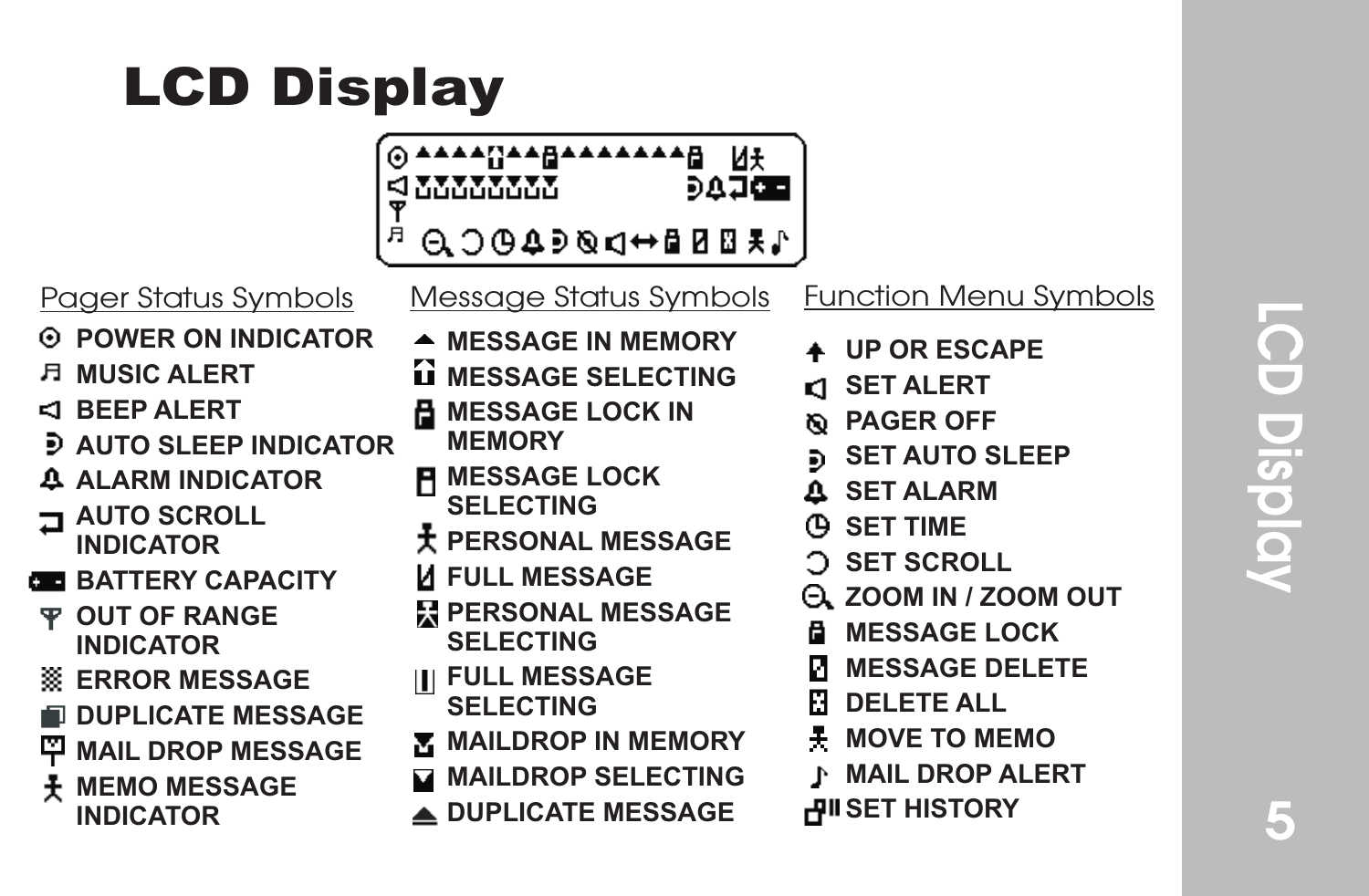#### Receiving And Reading Your Message

- A flashing ▲ symbol indicates **you have a message that has not been read.(The symbol mail drop shows on screen by flashing).**
- **Press < or ►, to preview the message.**
- **Press**  $\circledcirc$  **to display your message.** Press  $\oplus$  again, to **view the next screen.**
- If you have set " Auto Scroll " **, your pager will scroll through your message screen by screen automatically .**



|                         | иғ |
|-------------------------|----|
| <b>EXAMINATION</b>      |    |
| 05: Pis Call 818-123456 |    |
| 7. Divid.               |    |

| @ <del>^^^^^</del> {}^@^^^^^^^ | и÷ |
|--------------------------------|----|
| <b>SIMMON MAR</b>              |    |
| 06:Pls Call 818-707856         |    |
| 7.Roger.                       |    |

06: PIs Call 818-707856  $\odot$ 7.Roger ā.

[1112:50 PM] 4/12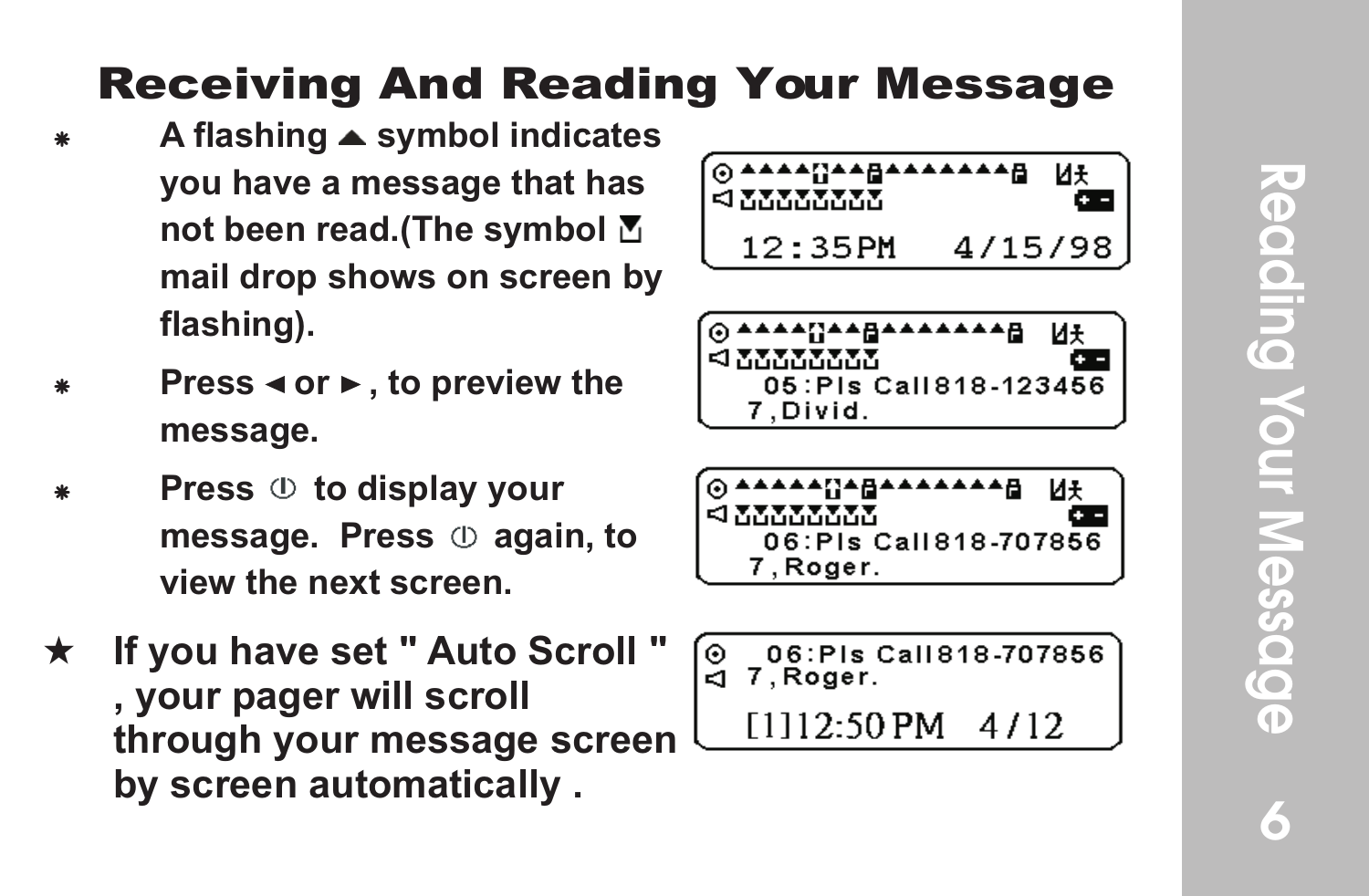#### **Locking Messages**

- **Press ⊲ or ►**, to move the **cursor to the desired flashing symbol .**
- **Press**  $\mathbf{H}$  then press  $\triangleleft$  or  $\triangleright$  to **select the desired message to lock.**
- **Press 11 to lock the message.**
- The symbol " $\mathbf{F}$ " is displayed, **indicating the status of the message in memory .**

| O AAAANAABAAAAAAB |  |
|-------------------|--|
|                   |  |
| $\lhd$ XXXXXXXX   |  |
|                   |  |
| <b>ESCAPE</b>     |  |
|                   |  |
| QO⊕4∍®q#@08₹      |  |
|                   |  |
|                   |  |

| 0 AAAANAABAAAAAAB    |  |
|----------------------|--|
| <b><i>AMMANA</i></b> |  |
| <b>MESSAGE LOCK</b>  |  |
| $0.0049994 + 0.004$  |  |

| ⊙▲▲▲▲F▲▲A▲▲▲▲▲▲A<br>Е МАЛАЛАМ |         |  |
|-------------------------------|---------|--|
| 12:35PM                       | 4/15/98 |  |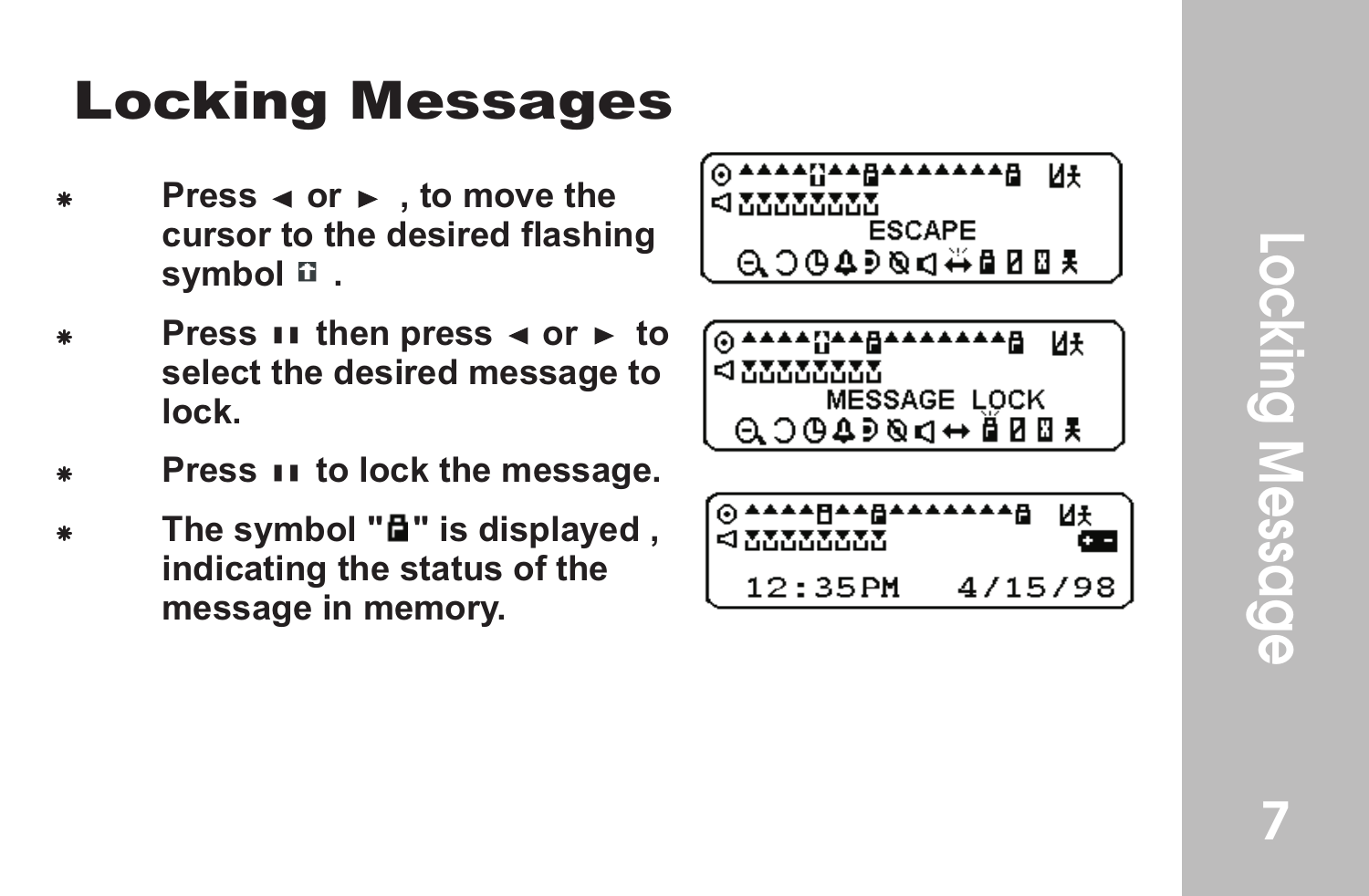#### Unlocking Messages

- **Press < or ► . to move the cursor to the lock message to unlock.**
- **Press**  $\mathbf{H}$ , then, press  $\triangleleft$  or  $\triangleright$ , **to " MESSAGE UNLOCK " Mode.**
- **Press II**, to unlock the **message.**

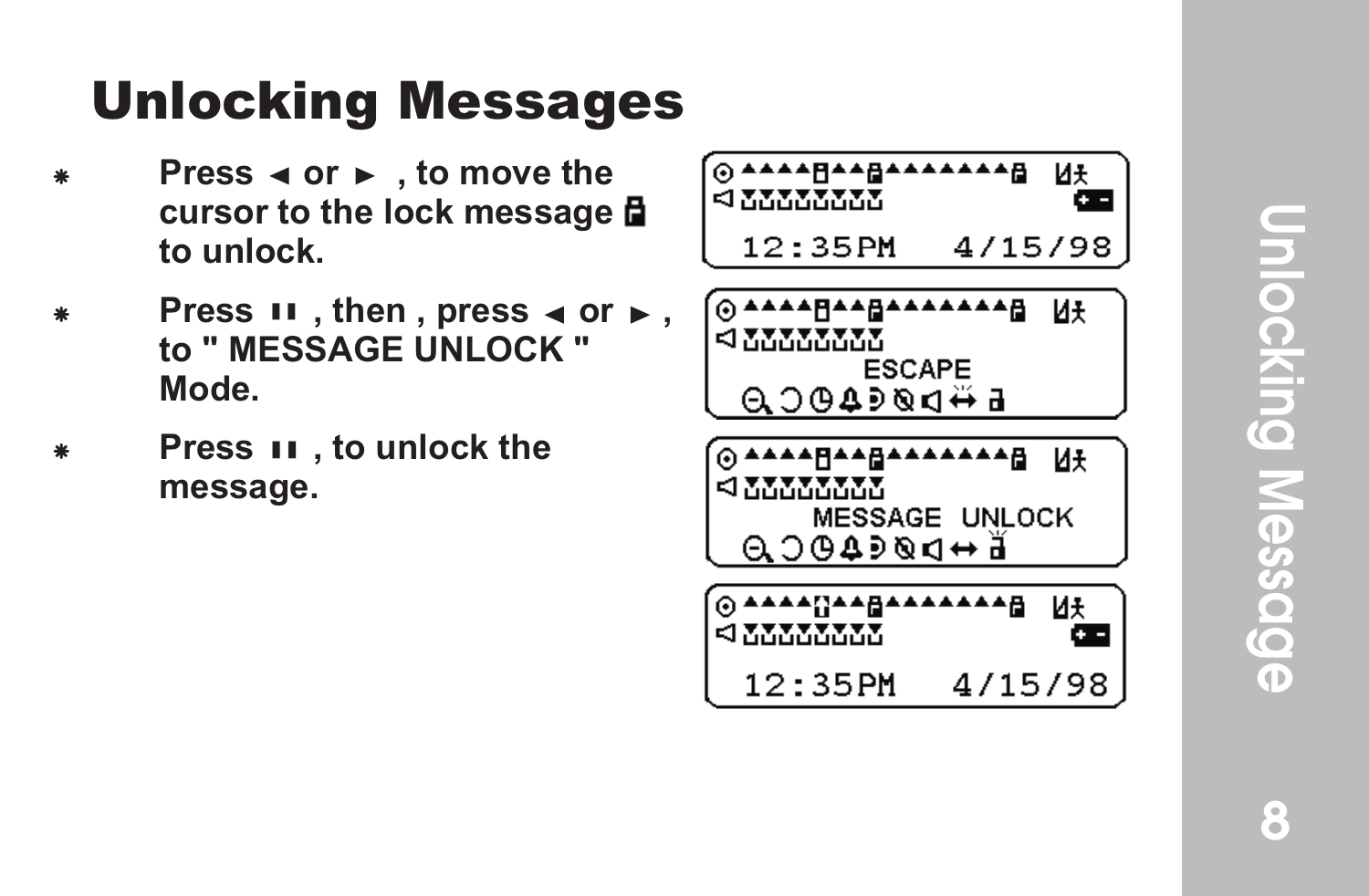#### Deleting Messages

- **Press**  $\triangleleft$  **or**  $\triangleright$  **to move the cursor to select the message you desire. Press**  $\circledcirc$  **to read the message.**
- **Press ii then press**  $\triangleleft$  **or**  $\triangleright$  **, to display " MESSAGE DELETE " Mode.**
- When " MESSAGE DELETE " **is displayed on the screen , press II to show " MESSAGE DELETE ? " on the screen , If you want to delete then press to to delete the message. If you do not want, press**  $\circledcirc$  **to quit.**

$$
\begin{array}{c} 0 & 05:PIs \text{ Call} 818-123456 \\ \text{CJ 7, Divid.} \end{array}
$$

\n
$$
\begin{array}{r}\n 0.05:PIs Call818-123456 \\
 \hline\n 47, Divid. \\
 \quad \text{MESSAGE DELETE} \\
 \quad \text{+ B} \quad \text{\AA} \\
 \end{array}
$$
\n

05: PIs Call 818-123456  $\bullet$ ă 7.Divid.

**MESSAGE DELETE?** 

$$
\underbrace{0 \text{---} 0}_{12 \text{---} 12 \text{---} 4 / 15 / 98}^{0 \text{---} 12}
$$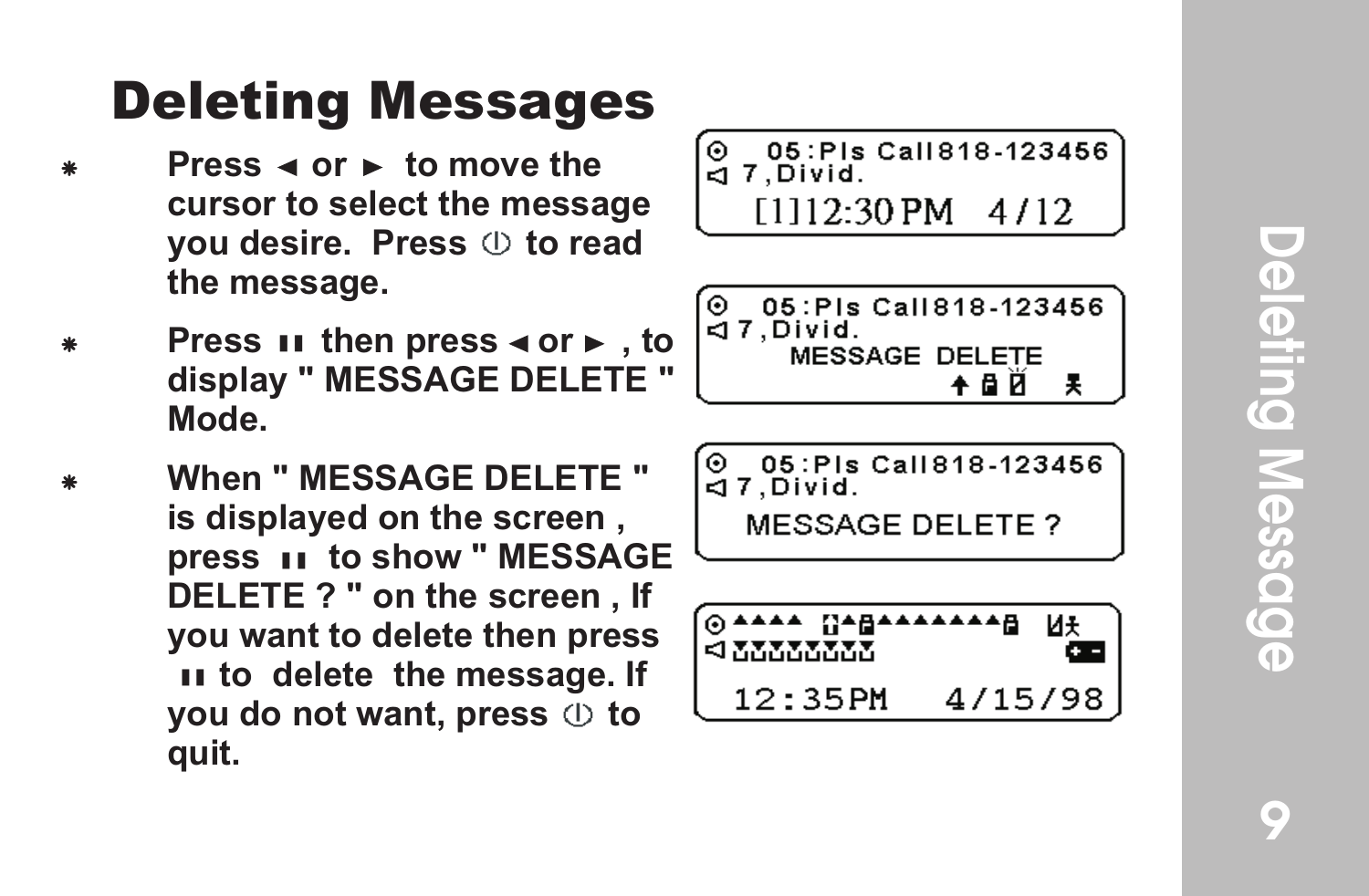#### Deleting All Messages

**( All unlocked and the read messages )**

- **Press**  $\mathbf{H}$  then press  $\mathbf{A}$  or  $\mathbf{F}$ , **to " DELETE ALL " Mode .**
- F **Press to show " DELETE ALL ? " on the screen. If you want to delete all messages**  then press **II**, all unlocked **and the read messages are deleted. If you do not want**  then press  $\oplus$  to quit.

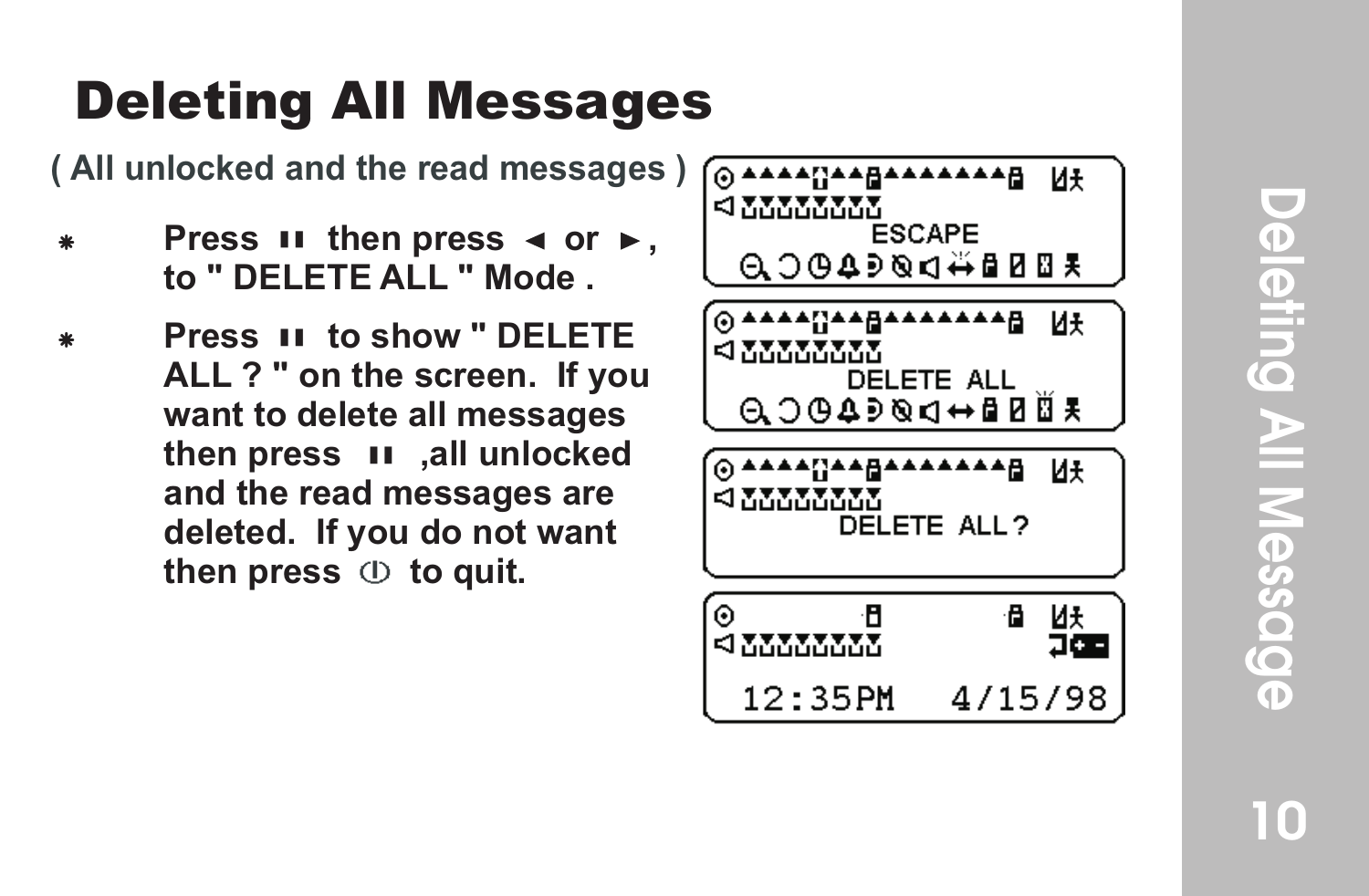#### Mo ve Message To Memo

- **Press < or ►, to move the cursor to the desired storing message. Press II to read the message.**
- **Press**  $\oplus$  then press  $\triangleleft$  or  $\triangleright$ , to **move to " MOVE TO MEMO ".**
- Press  $\overline{\mathbf{u}}$ , to move the **flashing icon message automatically into your memo mail .**

| н<br>ESCAPE<br>A 3 8 4 ∌ ® ⊄ 4 9 8 \$     | Иŧ |
|-------------------------------------------|----|
| .∧∧⊟<br>MOVE TO MEMO<br>$0.004900 + 0007$ | Иŧ |
| ٠Α<br>4/15/98<br>12.35PM                  | И¥ |

Move Message To Memo Nove Message To Memo<br>
1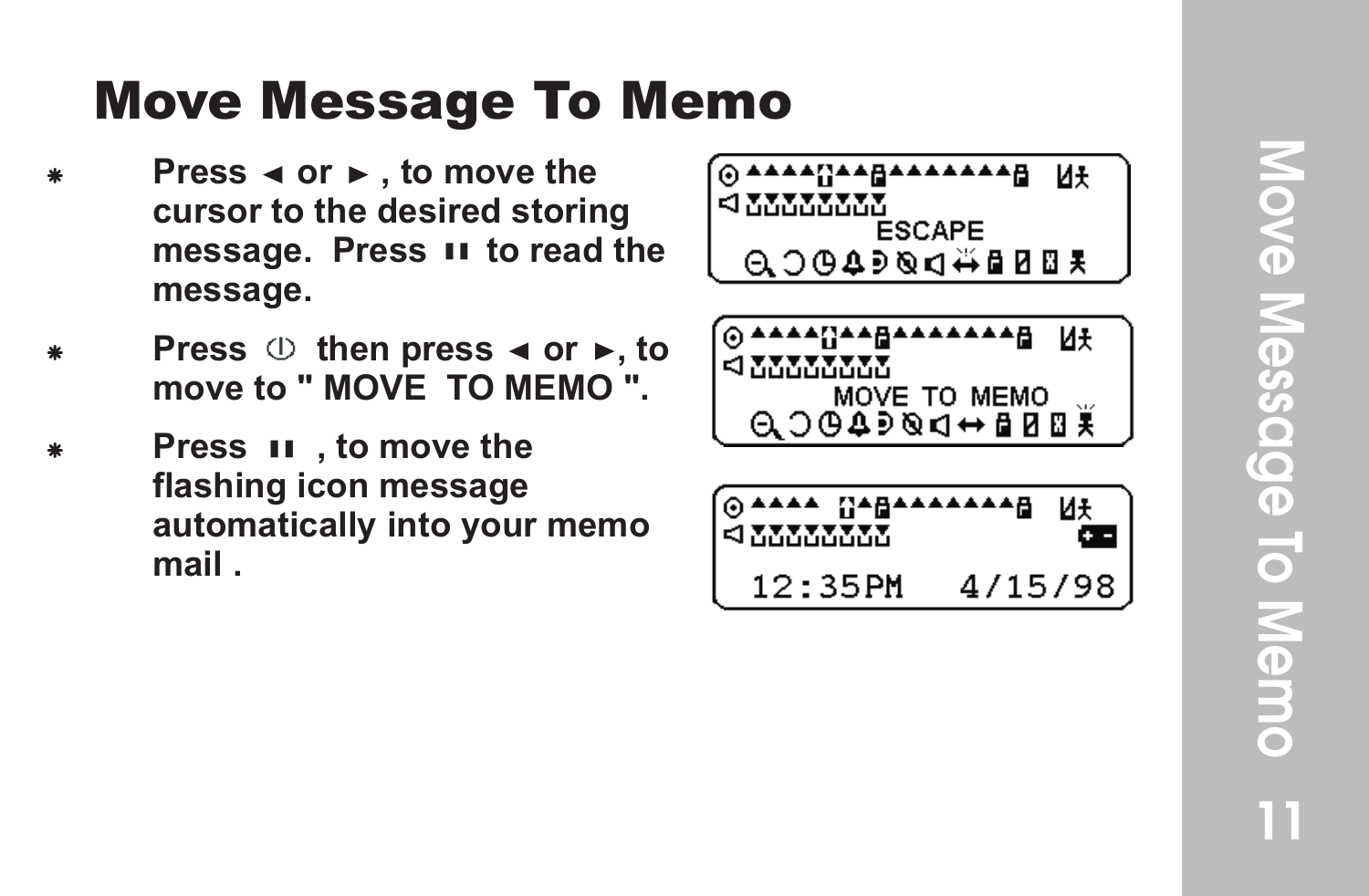#### Setting Alert

- **Press II**, then, press < or  $\triangleright$ **once to display " SET ALERT " Mode .**
- **Press II. to enable "SET ALERT".**
- **Press ▲ or ▼, to move the cursor to the desired alarm mode .(Alert 1 / Musical Fl / Vibration 1 / Sleep at are optional )**
- **Press < or ►, to move to the cursor to the desired tone or music .**

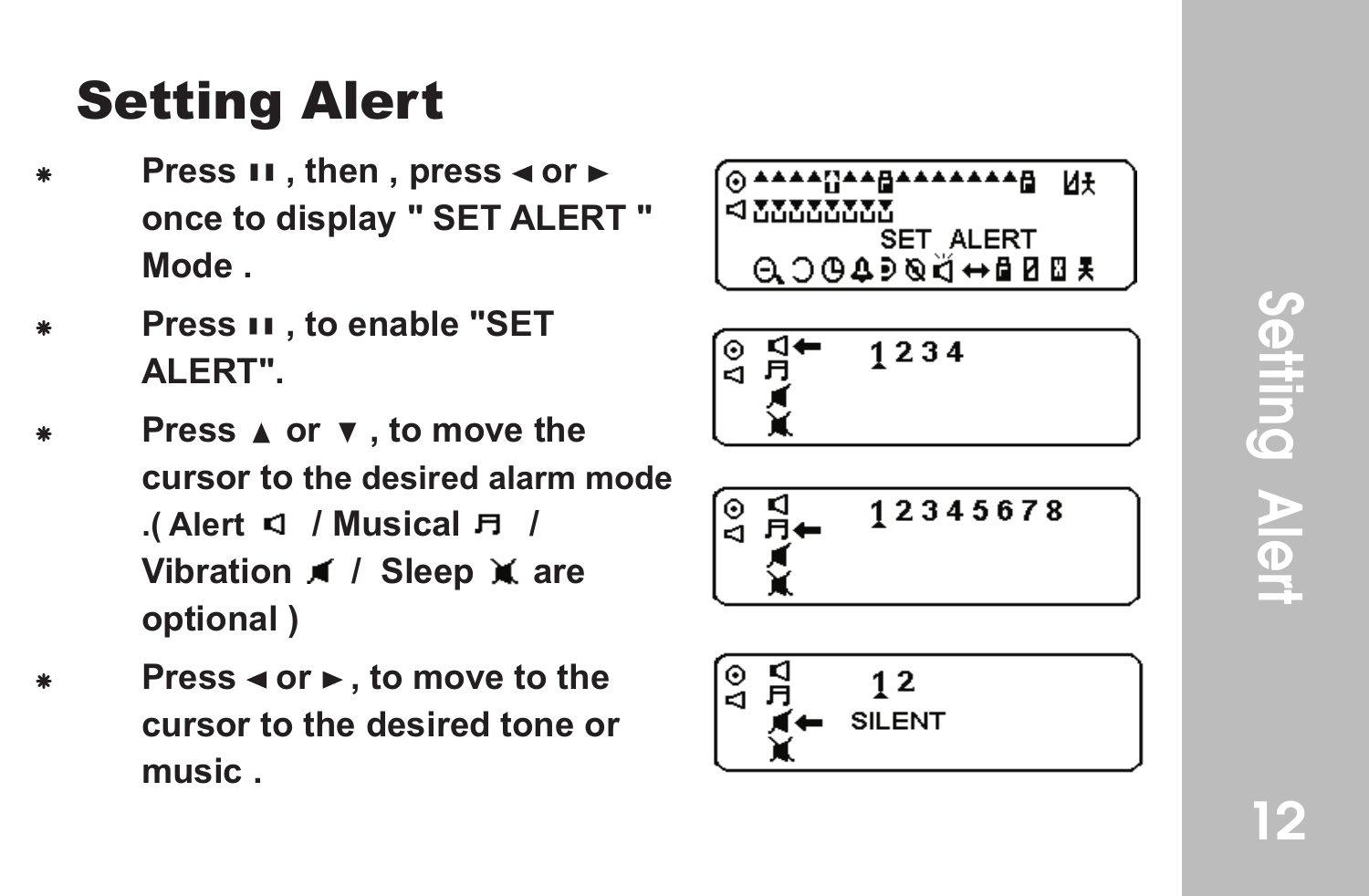- **Press II setting the alert** is completed. Press  $\circledcirc$  to **quit.**
- The  $\triangleleft$  or  $\Box$  symbol is **displayed if the message receiver is in the audible or musical mode .**
- The  $\triangleleft$  or  $\Box$  symbol won't **display on screen if the receiver is in the silent mode or sleep mode.**

$$
\begin{array}{c}\n\begin{bmatrix}\n0 & 1 \\
0 & 1 \\
1 & 2\n\end{bmatrix} \\
\hline\n\begin{matrix}\n4 & \text{SILENT THEN BEEP} \\
\hline\n\end{matrix}\n\end{array}
$$





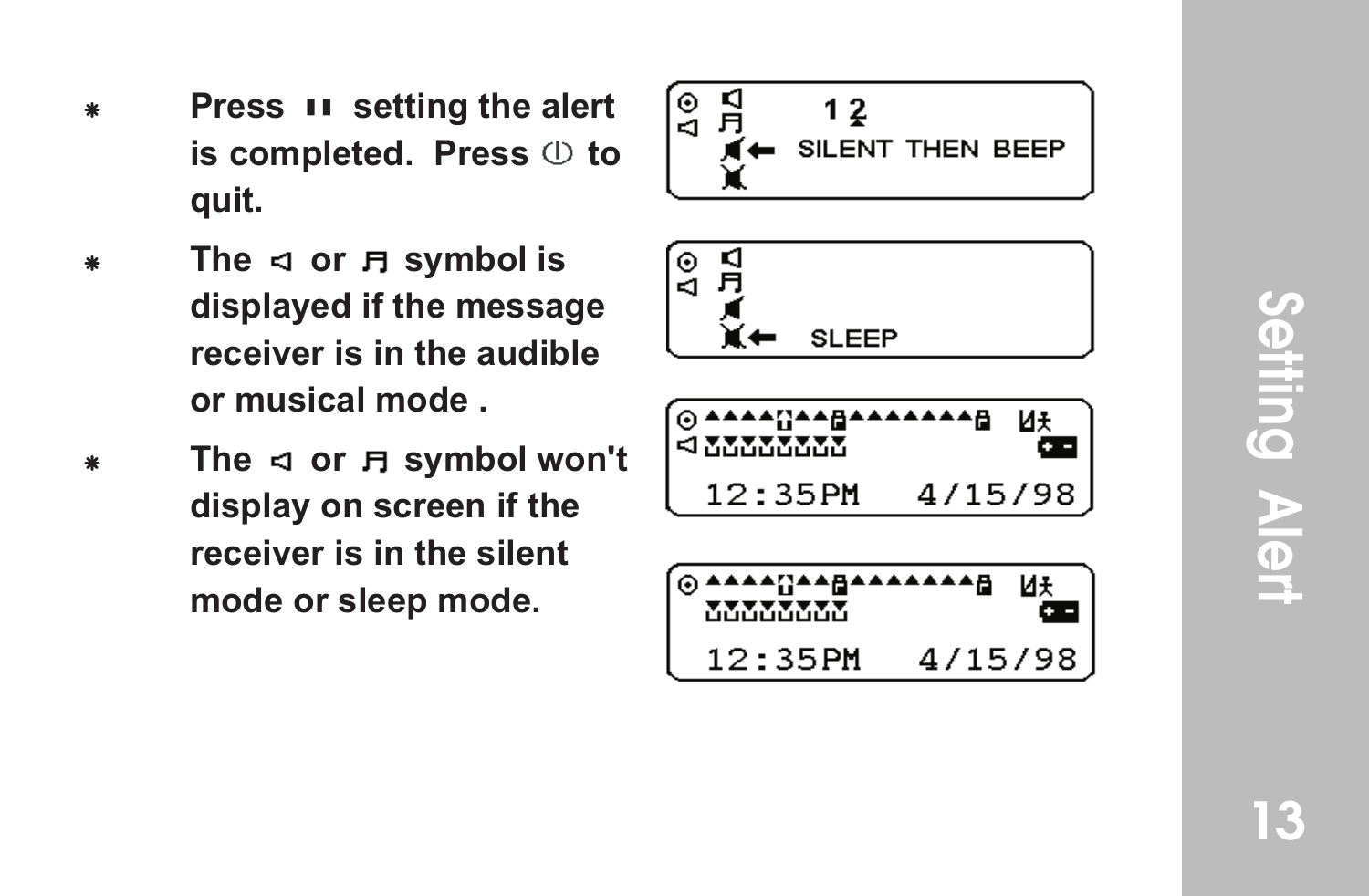#### Turning Your P ager Of f

- **Press II**, then, press  $\triangleleft$  or  $\triangleright$ **, to " PAGER OFF " mode.**
- **Press II. till " PAGER OFF? " appears on the screen.**
- **Press II**, to turn the pager **off .**
- After turning your pager off, **the screen will be empty .**
- **Press**  $\oplus$  , to turn the pager **power on.**

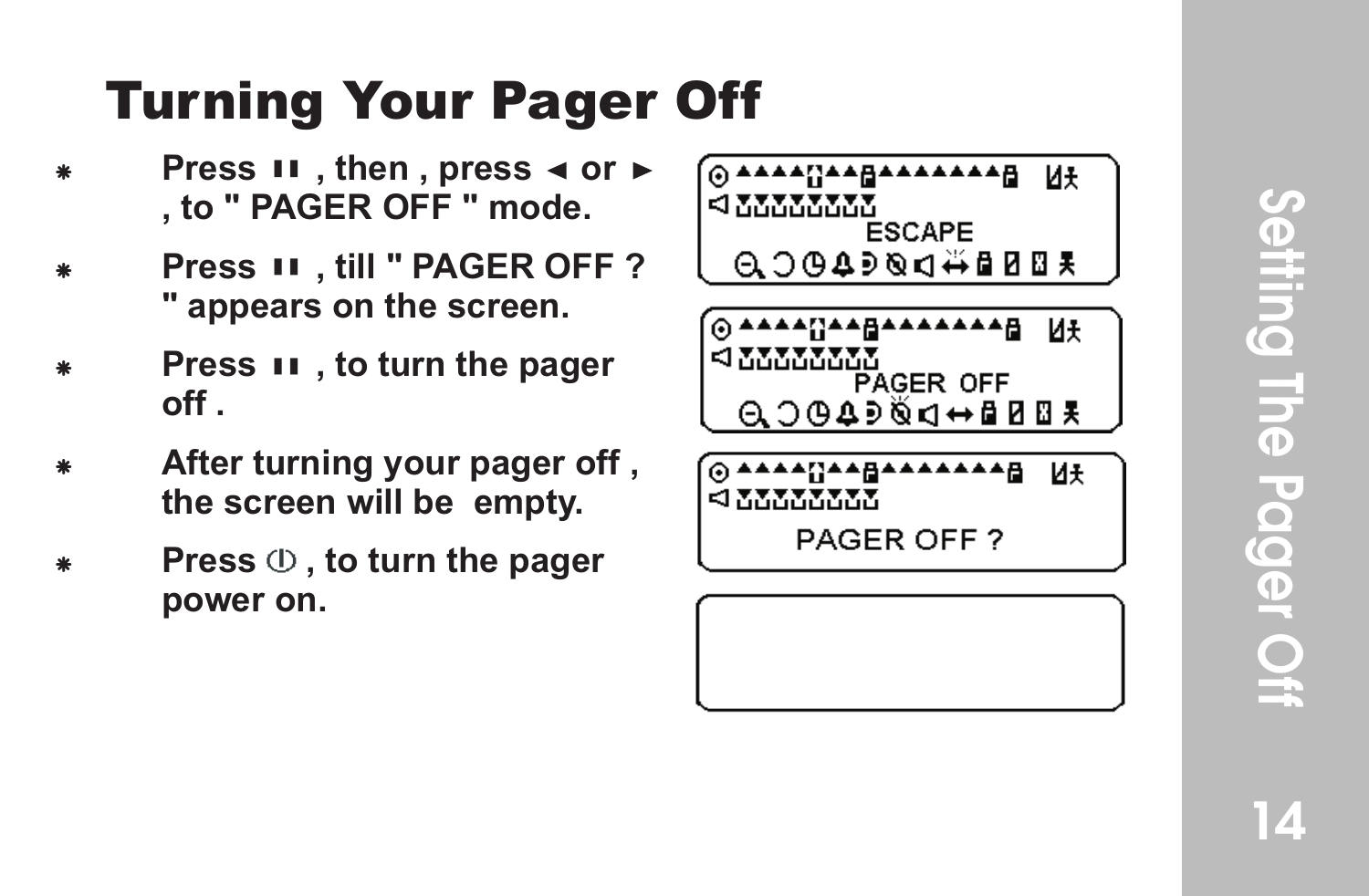# Setting Setting<br>Setting<br>Setting<br>Setting **Auto Sleep**

#### Setting Auto Sleep

- Press **II**, then, press ◀ or ► to **display " Auto Sleep " mode.**
- **Press II. to enable " Auto Sleep Set " Mode.**
- **Press ▲ or ▼ to select "open" or** "close" (symbol  $\ge$  or - ) and adjust the digits, press **◀** or ► for **moving the cursor .**
- **Press II setting auto sleep mode is completed. The screen returns to stand-by status.**
- F **is displayed when the Auto Sleep mode is set.**
- The enable  $z^2$  symbol **indicates your pager is during setting status.**

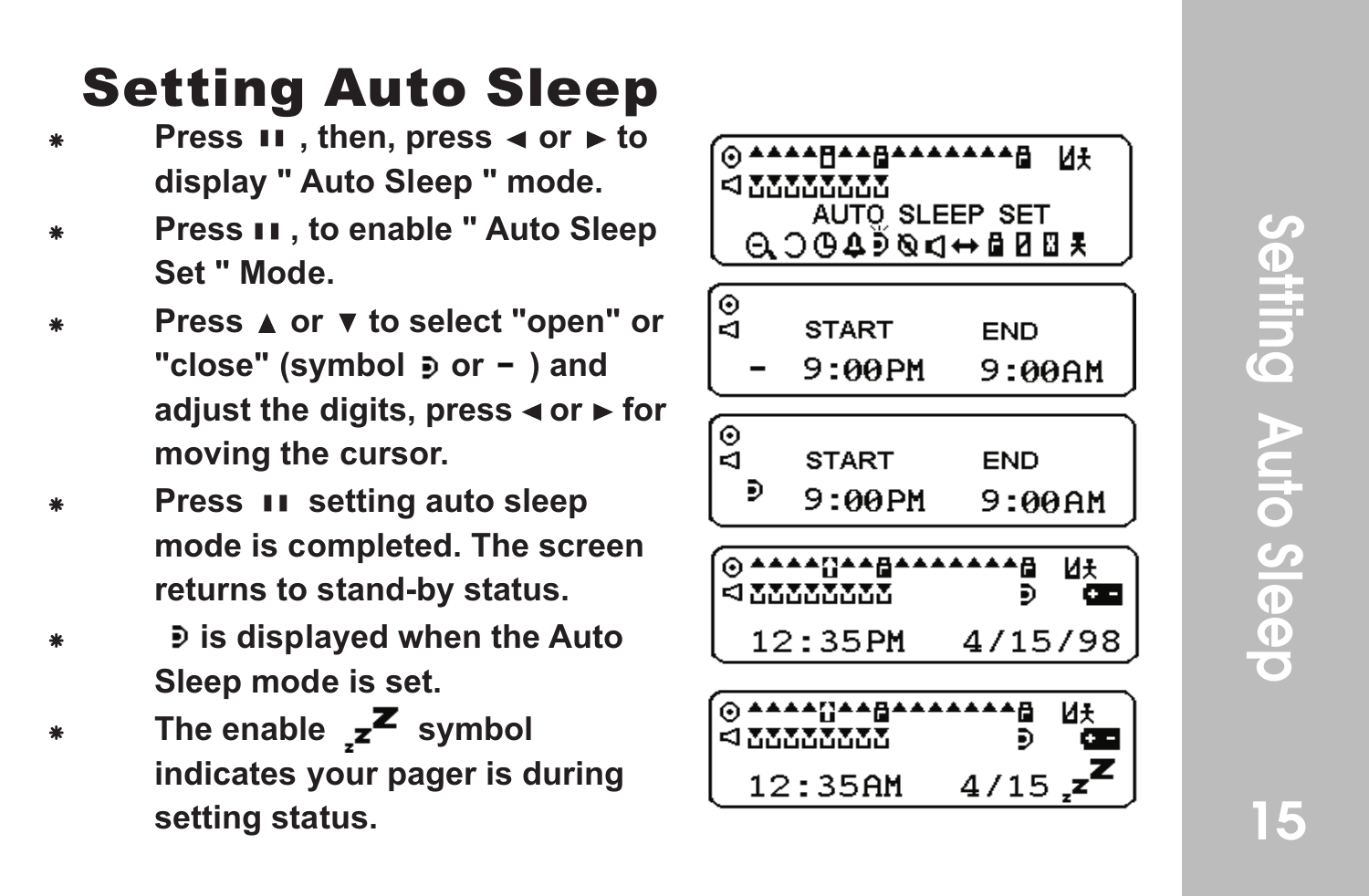#### se<br>= ni g  $\blacktriangleright$  $\overline{\mathbf{o}}$ mr

#### Setting Alarm ( 5 alarms )

- **Press II**, then, press ◀ or ► **to "SET ALARM "Mode.**
- **Press II** . to enable.
- **Press < or ►** , to move the **cursor.**
- **Press A** or **v**, to set the alarm **status either alarm enabled , alarm disabled or set time.**
- **Press II setting the alarm is** completed. Press  $\oplus$  to quit.



∫⊙<br>∣⊲ ALARM SET

 $[1]$  **4** 12:00 AM

$$
\begin{array}{c}\n\circ \\
\circ \\
\hline\n\downarrow \\
\hline\n\end{array}
$$
 ALARM SET\n  
\n
$$
\begin{array}{c}\n[11 \quad 2 \quad 12 : \theta\theta \text{ AM} \\
\hline\n\end{array}
$$

$$
\underbrace{0.23525555}_{12.357M} \underbrace{0.435255555}_{4/15/98}
$$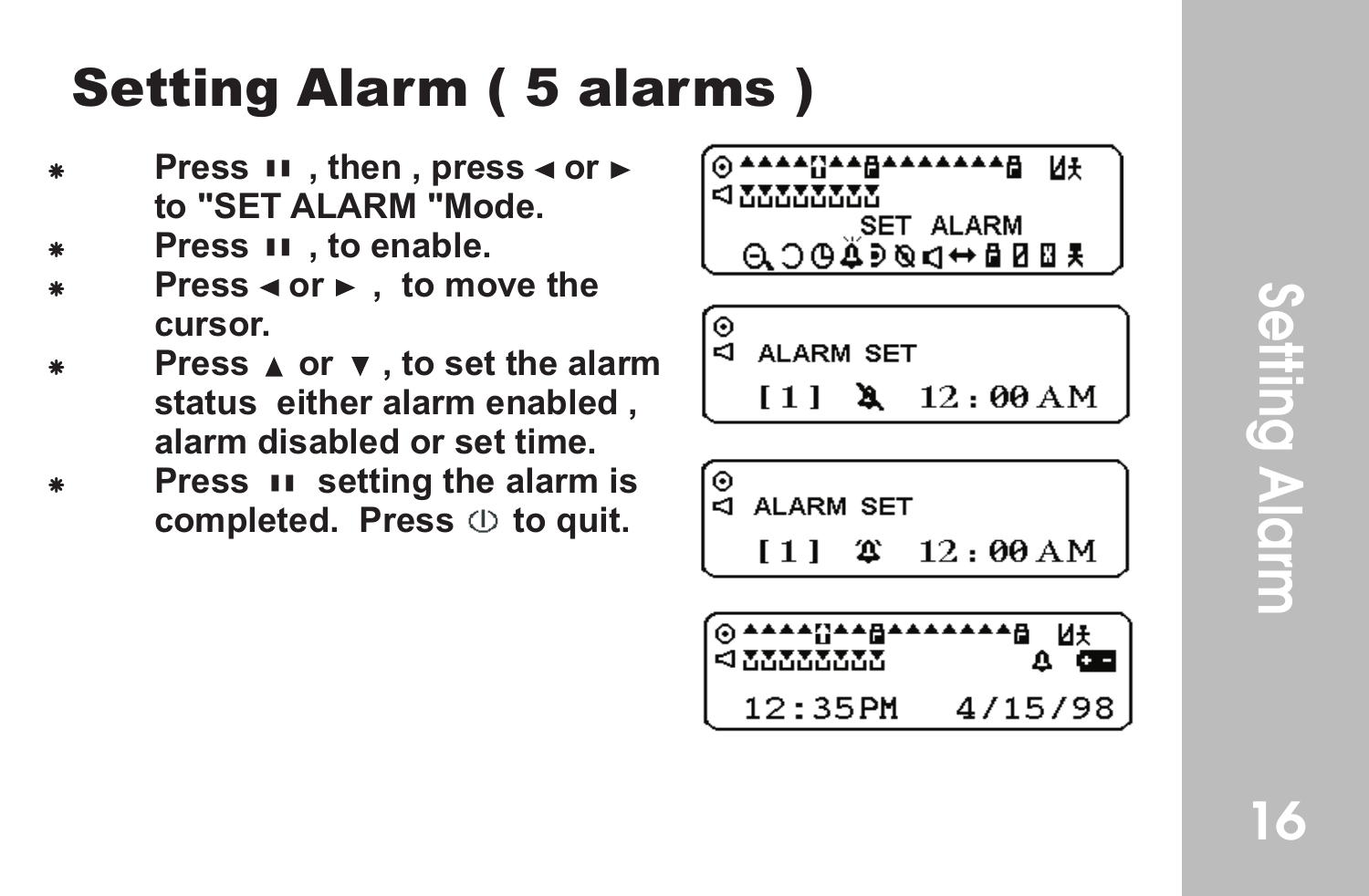#### Setting Time And Date

- **Press II**, then, press ◀ or ► **once until "SET TIME " Mode is displayed.**
- **Press II**, to enable set time.
- **Press**  $\triangleleft$  **or**  $\triangleright$  **, to move the cursor to the hour / minute**  digit .Then press **▲** or  $\boldsymbol{v}$ **adjust each set of digits : AM/ PM/24 hr / month / day .**
- **Press II to activate the time and date change. Press to quit.**

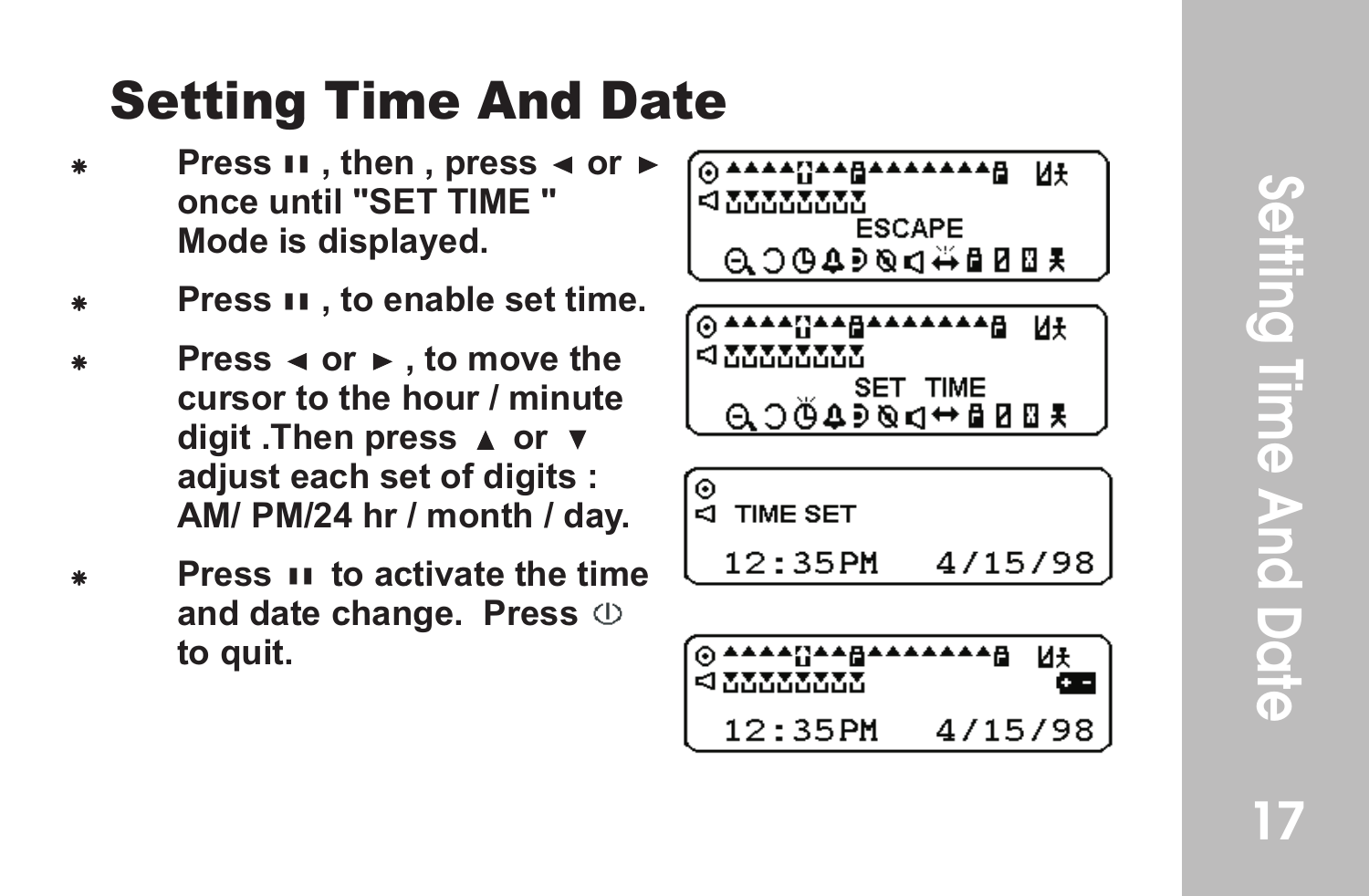#### Setting Scroll

- Press **II**, then, press ◀ or ►, **to " SET SCROLL " Mode .**
- Press  $\boldsymbol{\mathsf{u}}$  , to enable scroll **automatically .**
- Press ► to set speed high, press < to set speed low or **off the auto scroll function.**
	- **(1)**  $\blacksquare$  -- Slow.
	- **(2) -- Middle.**
	- **(3) Fast.**
	- **(4) X -------- Off.**

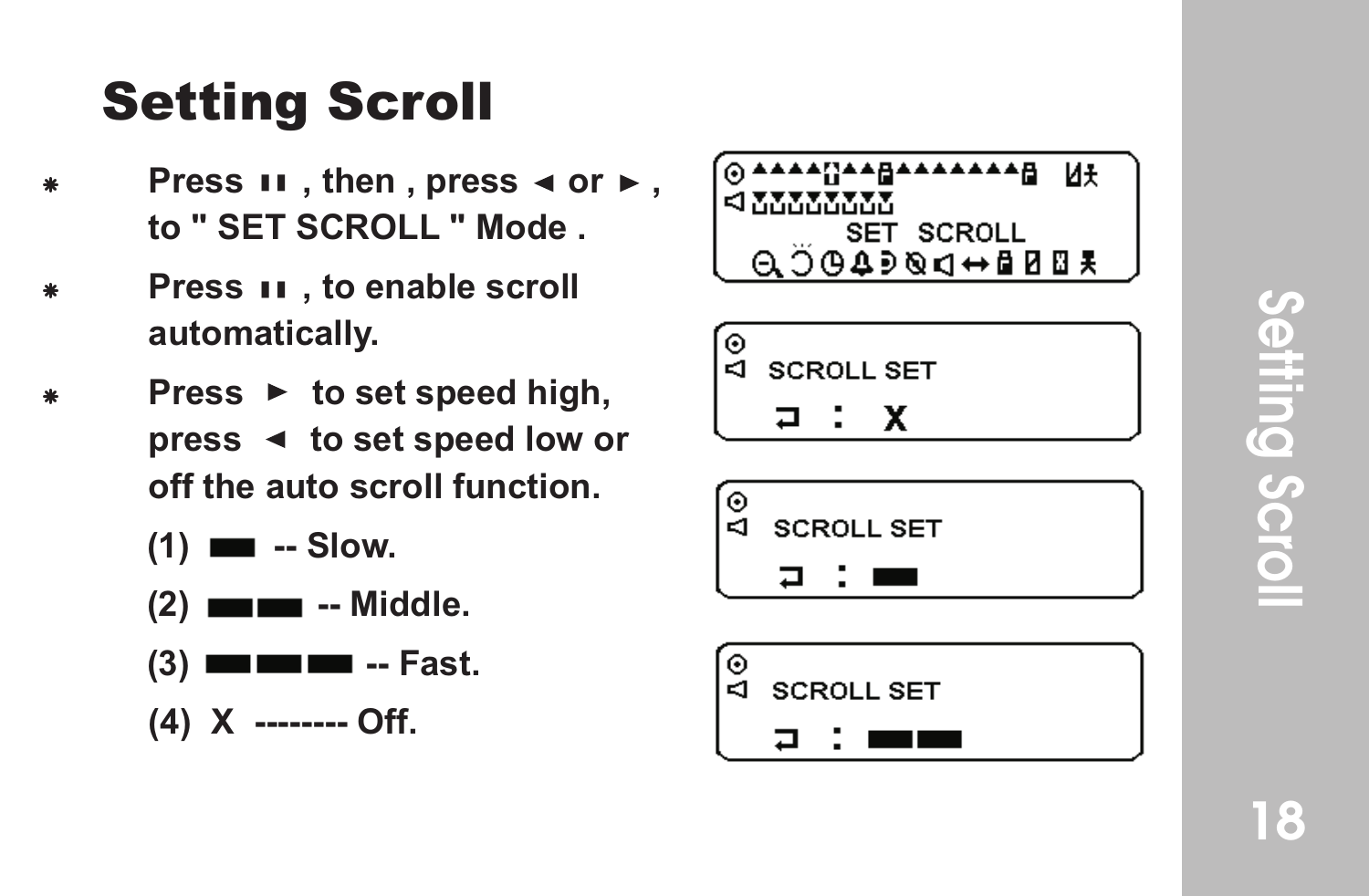When the Auto scroll is set, **the symbol is displayed on screen.**



4/15/98

 $< 22222222$ 

12:35PM

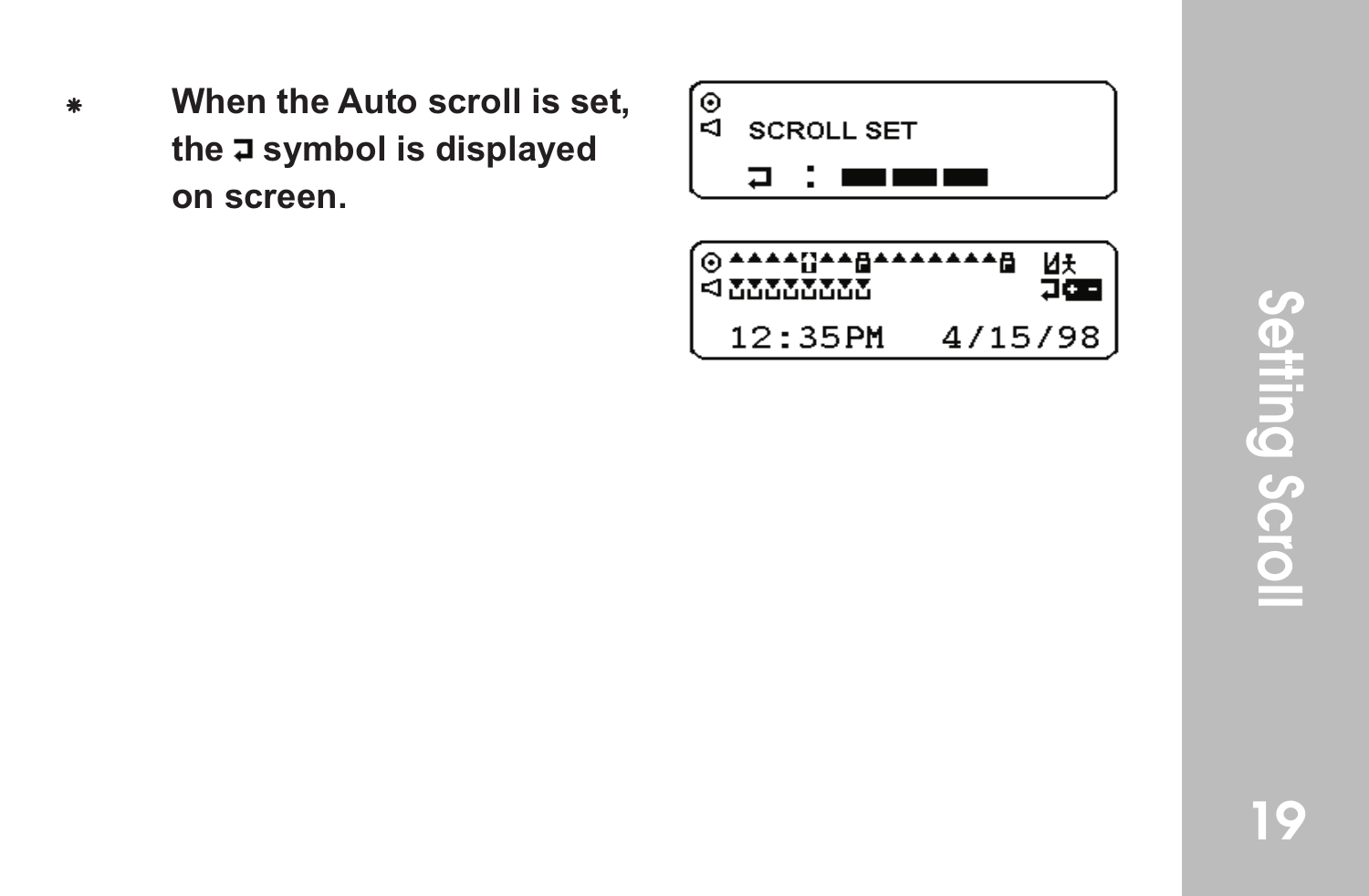20

#### Setting Zoom In / Zoom Out

- **Press II .then press ∢or ⊳. to "ZOOM IN".(symbol ),**  Then, press II to confirm...
- F **The letters on screen enlarge and become two lines to read.**
- Or press  $\triangleleft$  or  $\triangleright$  to move the **cursor again to " ZOOM OUT**   $"$  (symble  $\Theta$ ), and press  $\mathbf{u}$ **to complete.**
- **The letters on screen change to four lines to read.**

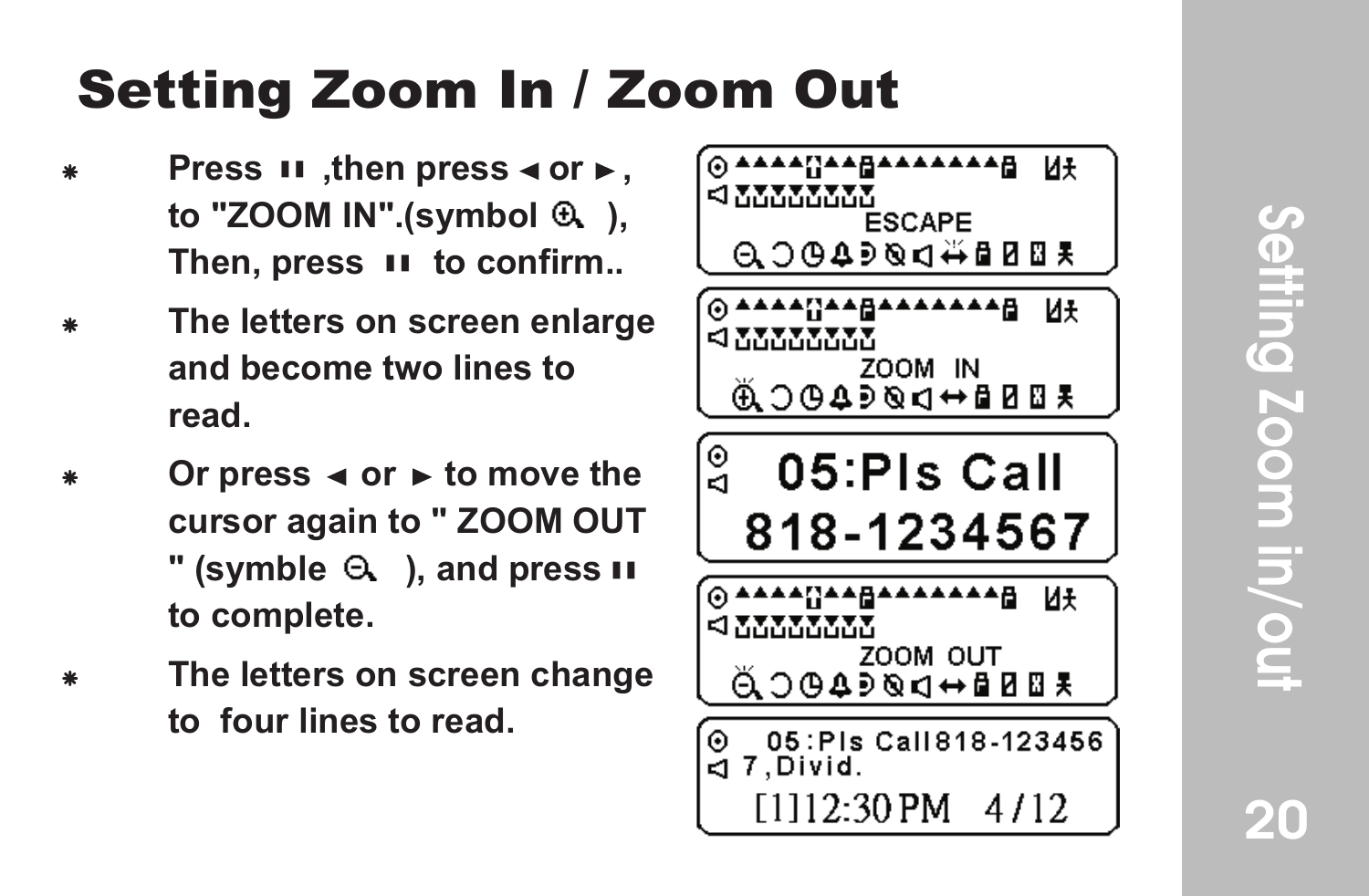### g Mail Drop

- **Press v** to move the **flashing icon in the second row .**
- Press  $\oplus$  , to read message or press  $\triangleleft$  or  $\triangleright$ , to move **the icon to the desired Mail drop. Readin**<br>Press **v**<br>flashing<br>row.<br>Press ①<br>or press<br>the icon<br>drop.<br>The featur<br>Mail Drop
- \* The features allows 14 sets





- \*\*\*\*\* И£  $< 277777777$ 甲05: CNN NEWS: Naturally isolated by the
- $\P$  05 : CNN NEWS: Naturally isolated by the ю. world's highest mountain barriers, Tibetans also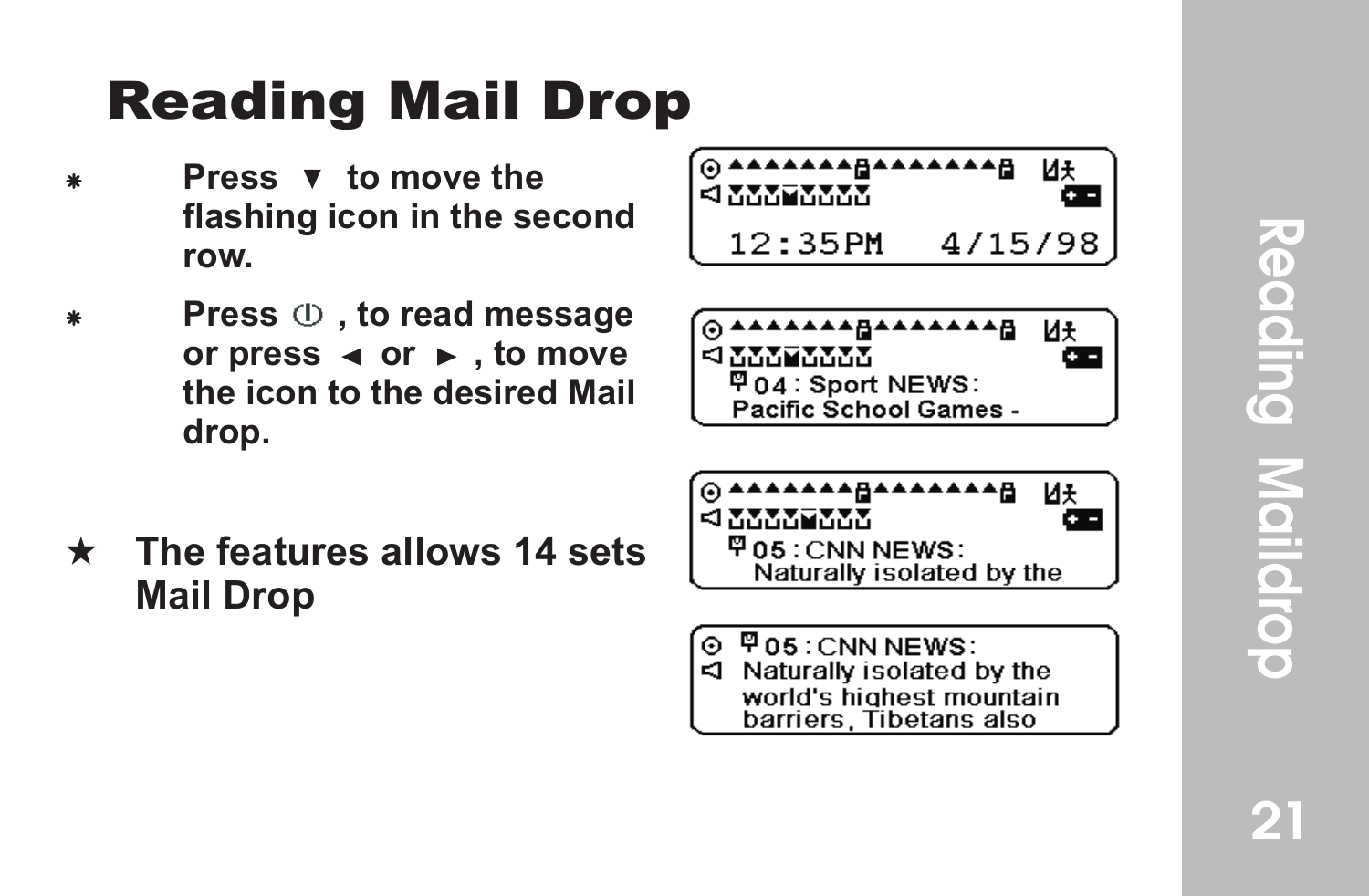### **Moving the Cursor**

- **Press**  $\triangleleft$  **or**  $\triangleright$  **to move cursor to the II icon flashes, indicating the present position of the message you are going to read. .**
	- **Press V** to move cursor to **the second row; " MAIL DROP AREA".**
	- **Press A to move the flashing icon to the top row; "MESSAGE AREA".**

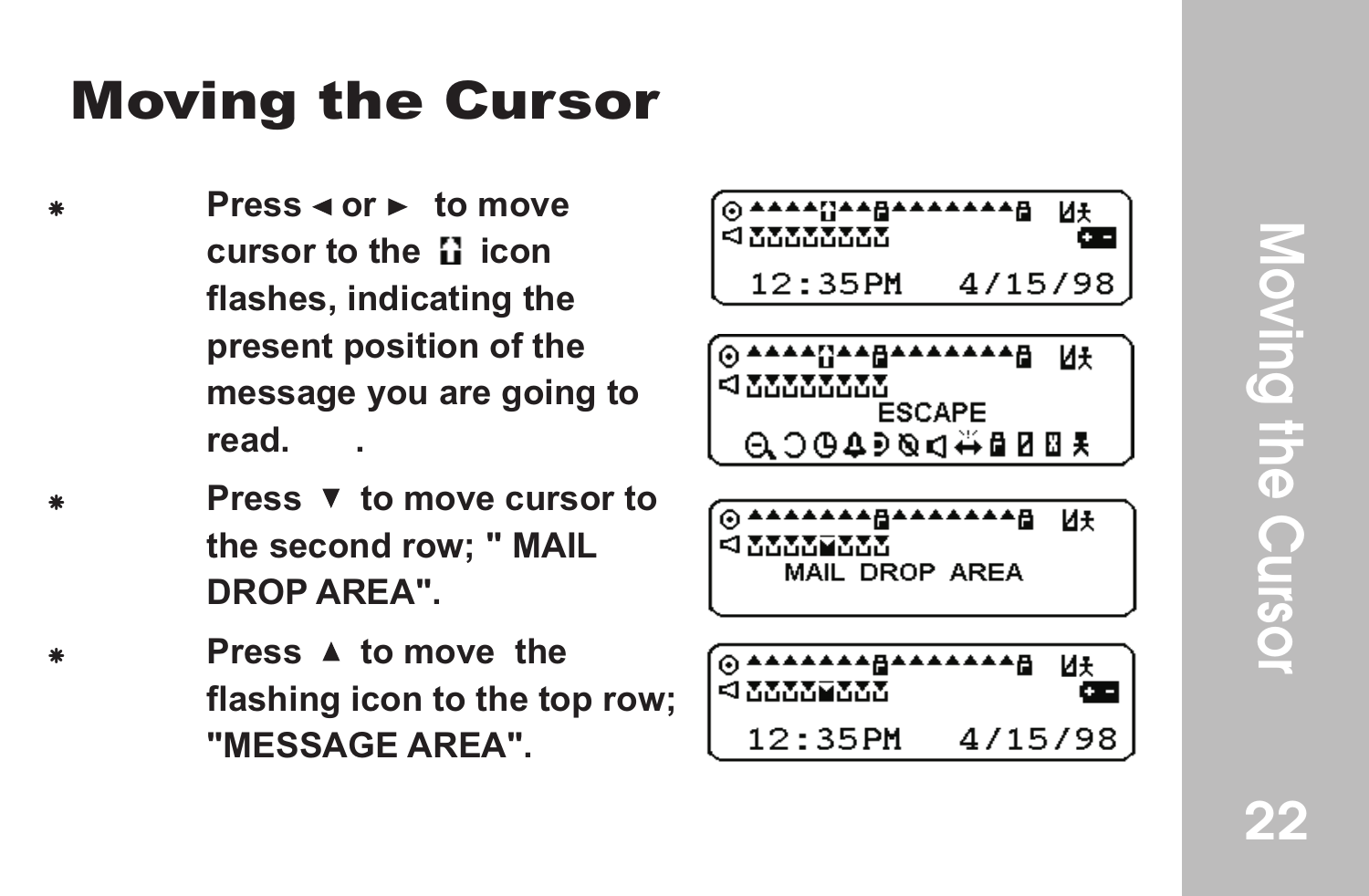#### **Reading Personal Message**

- **Press < or ►, to move the flashing icon to the symbol .**
- Press  $\oplus$  , to read message.
- When the  $\bar{x}$  symbol is **shown in the top left-hand corner of the display , this indicates the message status as a personal message .**

| ⊚ <del>▲▲▲▲</del> 대▲▲ਜ਼▲▲▲▲▲▲ਜ਼<br>$\leq$ , where $\sim$ |         |  |
|----------------------------------------------------------|---------|--|
| $12:35$ PM                                               | 4715798 |  |



$$
\begin{array}{c}\n\boxed{9 \stackrel{1}{\cancel{5}} 01:PIs \text{ Cal}1818.123456} \\
\boxed{9 \stackrel{7}{\cancel{5}} 01:PId} \\
\boxed{1112:30 \text{ PM} \quad 4/12}\n\end{array}
$$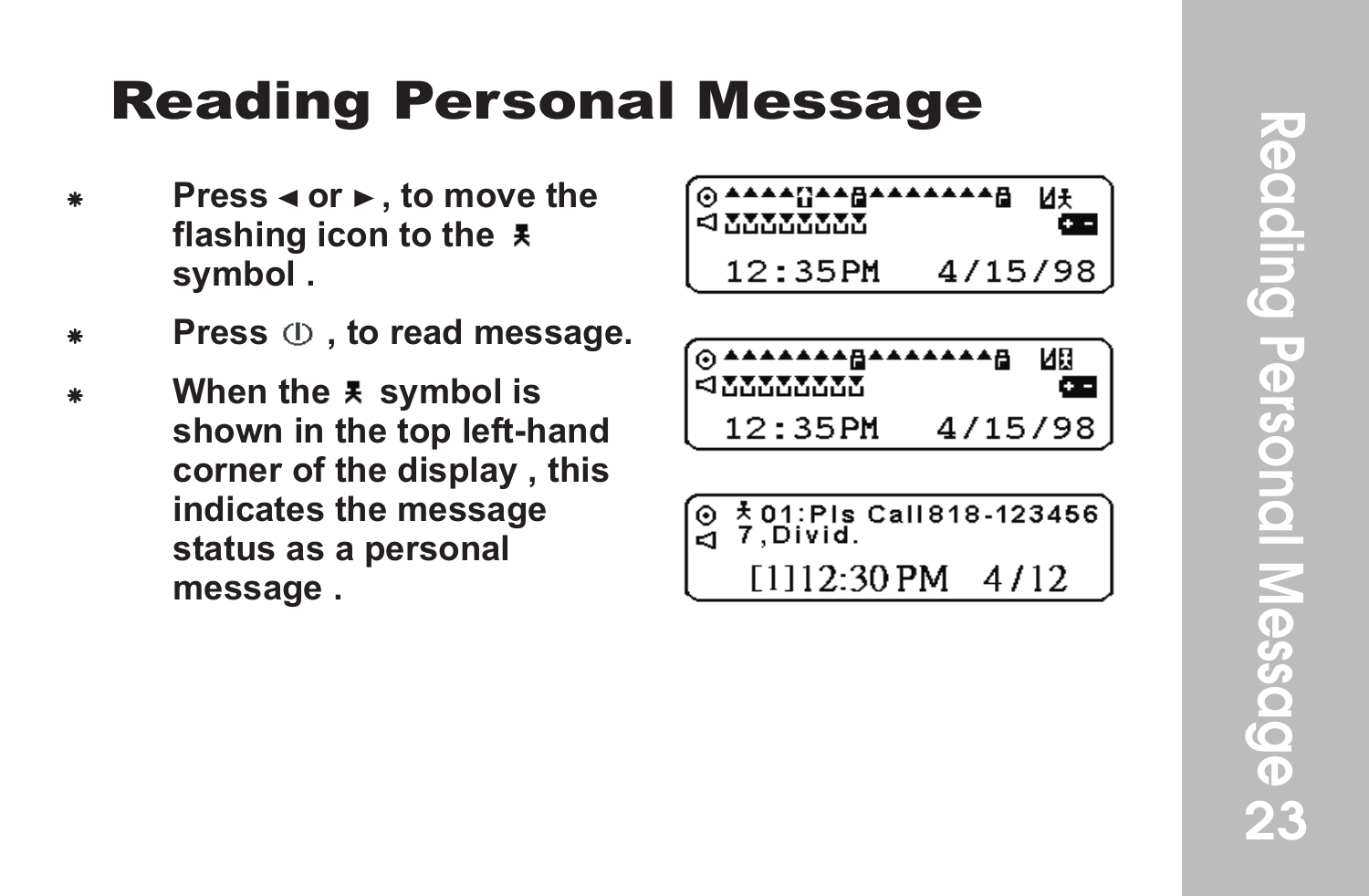#### **Reading Full Message**

- **Press**  $\triangleleft$  **or**  $\triangleright$  **, to move the flashing icon to the symbol.**
- Press  $\oplus$  , to read message.
- When the U symbol is **shown in the top left-hand corner of the display ,it indicates the message status as a full message.**



| @^^^^^^^^@^^^^^^^^<br><b>SIMMON AND</b> |         |  |
|-----------------------------------------|---------|--|
| 12:35PM                                 | 4715798 |  |

| ໌ ດ Mol : Pis Call 818-123456<br>$-7$ Divid. |  |  |  |
|----------------------------------------------|--|--|--|
|                                              |  |  |  |

 $[1]12:30$  PM  $4/12$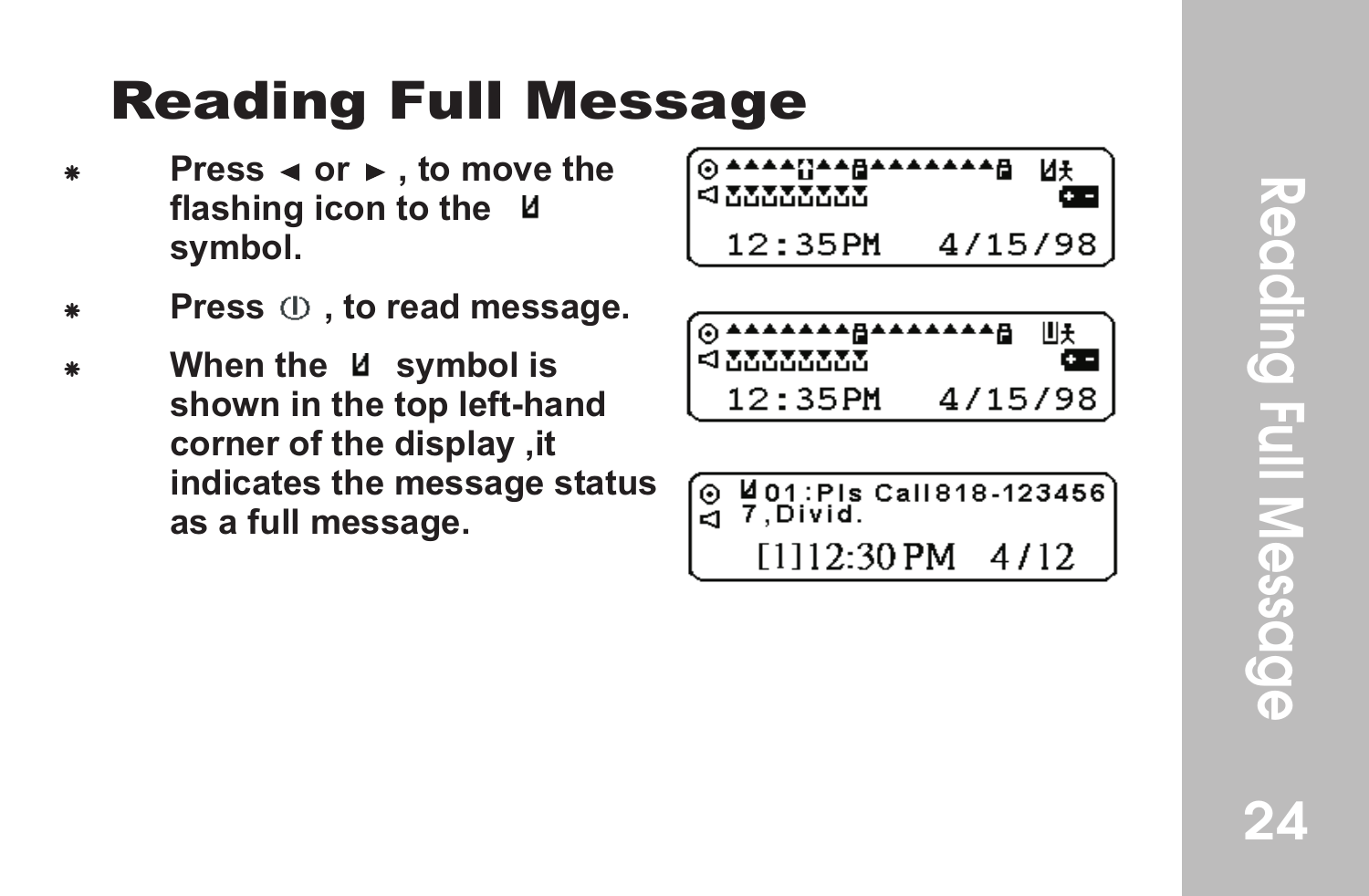#### **Backlighting**

**You can manually activate the back-lit at any time by pressing and holding**  $\circled{b}$  **for three seconds . If no other buttons are pressed, the back-lit automatically turns off when the pager returns to the standby mode .**

#### Duplicate Message

**When the pager receives a duplicate message, only the latest message will be displayed on the LCD screen. The** symbol shown in the top **left-hand corner of the display , indicates the message status as a "Duplicate Message".**

**P05:Pls Call 818-123456**  $-7.$  Divid. [1112:30 PM  $4/12$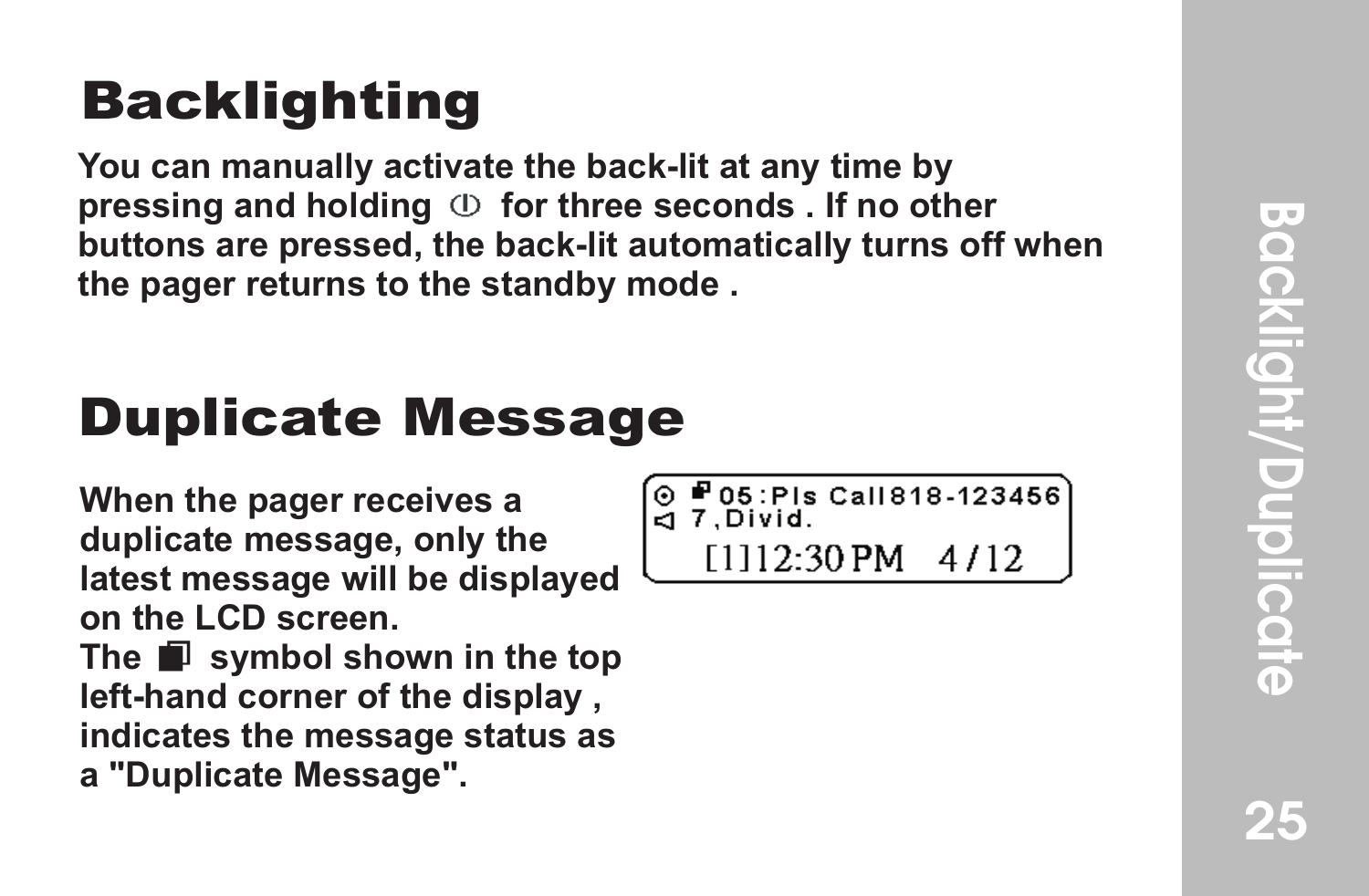**If the error message is received. The symbol is shown in the top left-hand corner of the display , indicates the message status as a Error Message**<br>If the error message is receive<br>The <sup>38</sup> symbol is shown in the<br>left-hand corner of the display<br>indicates the message status a<br>Error message.

### **Battery Gauge**

**The battery indicator is located on the status screen and keeps you informed of battery energy level. The**  three indicators range from **(full)**,  $\Box$  (1/2),  $\Box$  (low). Whenever the **low battery shows on display, Please replace the new battery to make sure the pager is in receivable condition.**

805: Pls Call 818-123456  $7.517$ ēп. [1112:30 PM  $4/12$ 

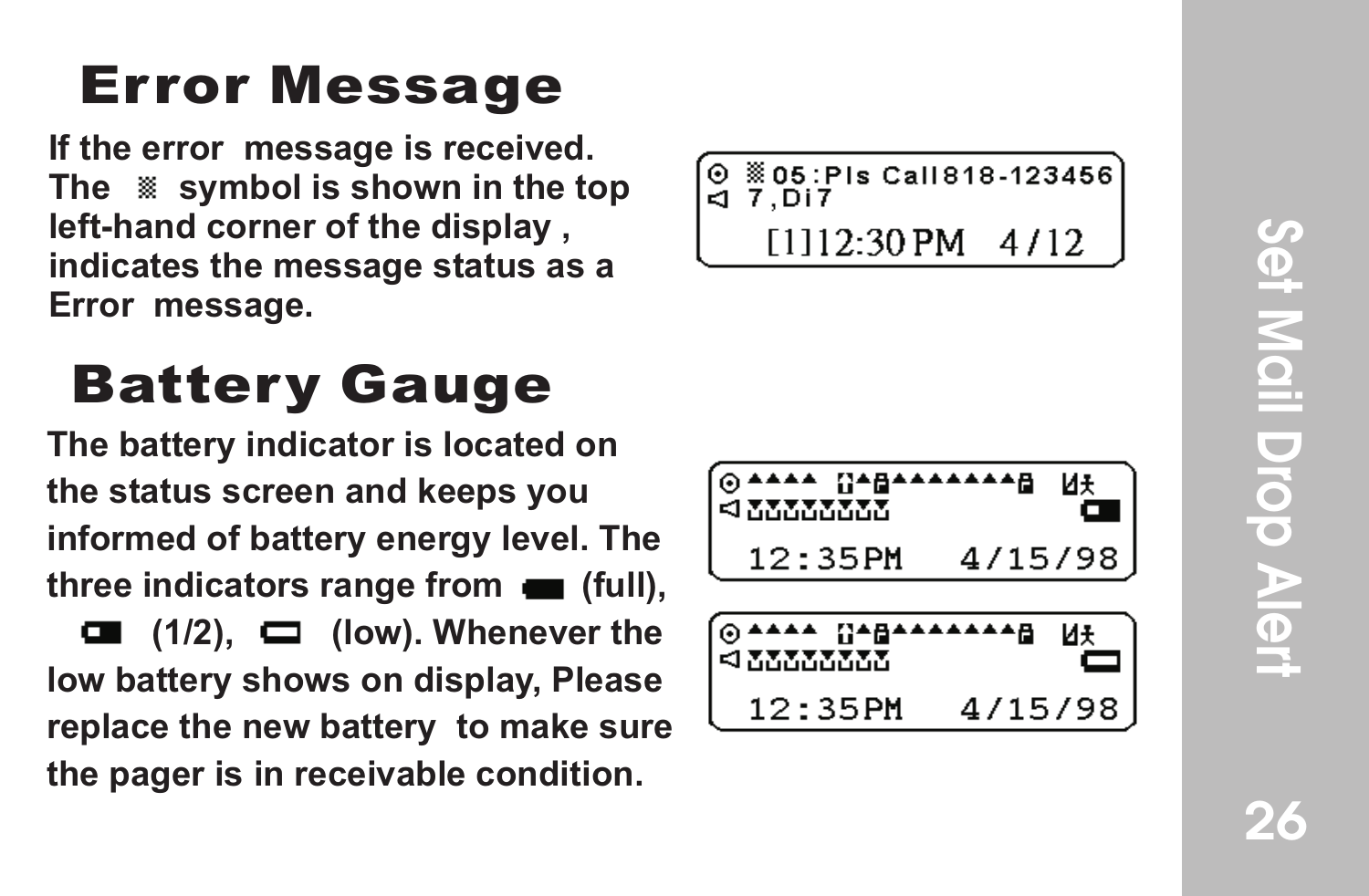# Set Mail Drop Alert<br>27 Set Mail Drop Aler!

#### Set Mail Drop Aler t

- **Press v to move the cursor to the "MAIL DROP AREA"..**
- **Press II**, to display the **function menu .**
- **Press < or ►, to move the cursor to set mail drop alert, "CHIRP ON". If you already turned on the alert, the screen will show "CHIRP OFF".**
- **Press II**, to activate the function .Or press (I) . to exit **the function .** F

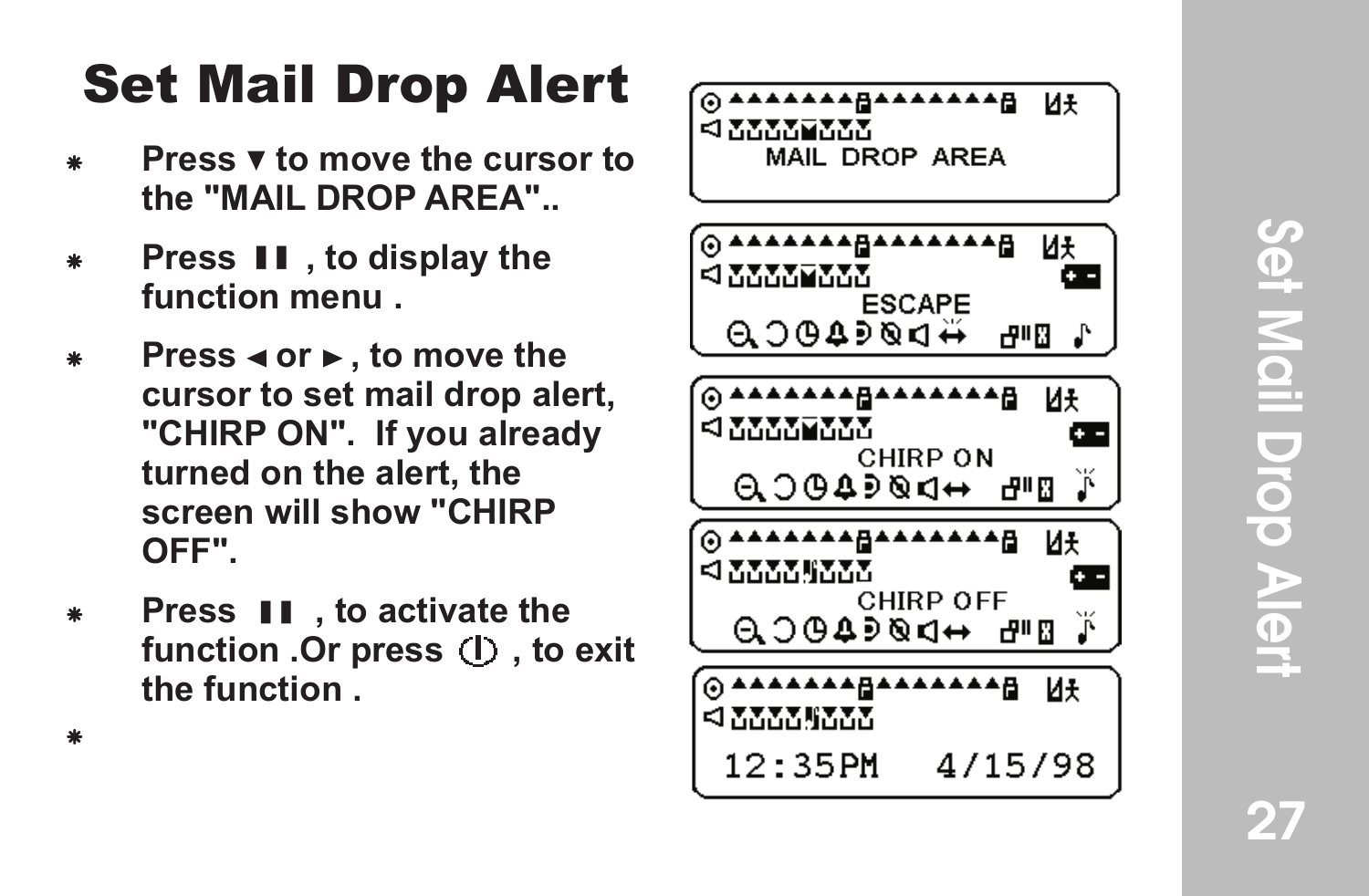28

#### Set Mail Drop History

- F **The user could select how many sets they want under "Mail Drop" cursor .**
- **Move the cursor to "MAIL DROP AREA".**
- **Press II then press ► to the " SET HISTORY"**
- **Press II to into select "Sets".**
- **Press**  $\triangleleft$  **or**  $\triangleright$  **to move the "** $\triangle$ **".** When you move the "  $\blacktriangle$  " to **under "5", it means you select 5 sets under this cursor. Move to "8", means 8 sets.**
- **Press II to confirm your setting.**

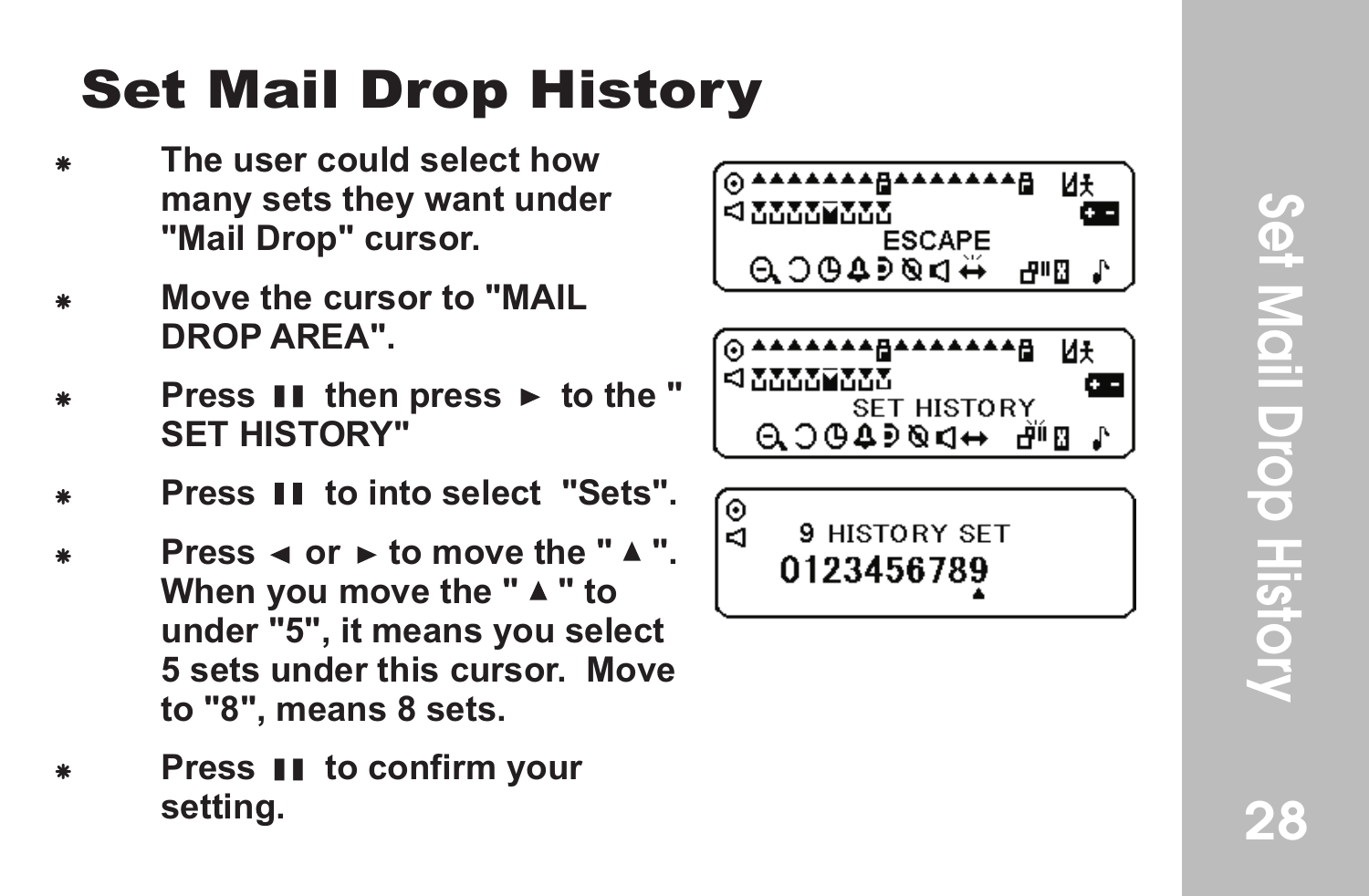#### Desk Charger ( Option )



- 7 **Please don't use the alkaline battery with A28 charger to avoid dangerous accidents.**
- 7 **The A28 charger has built with a buzzer, when the A28 is in the charger and paged, the beeping sound comes out from the buzzer built-in the charger.**